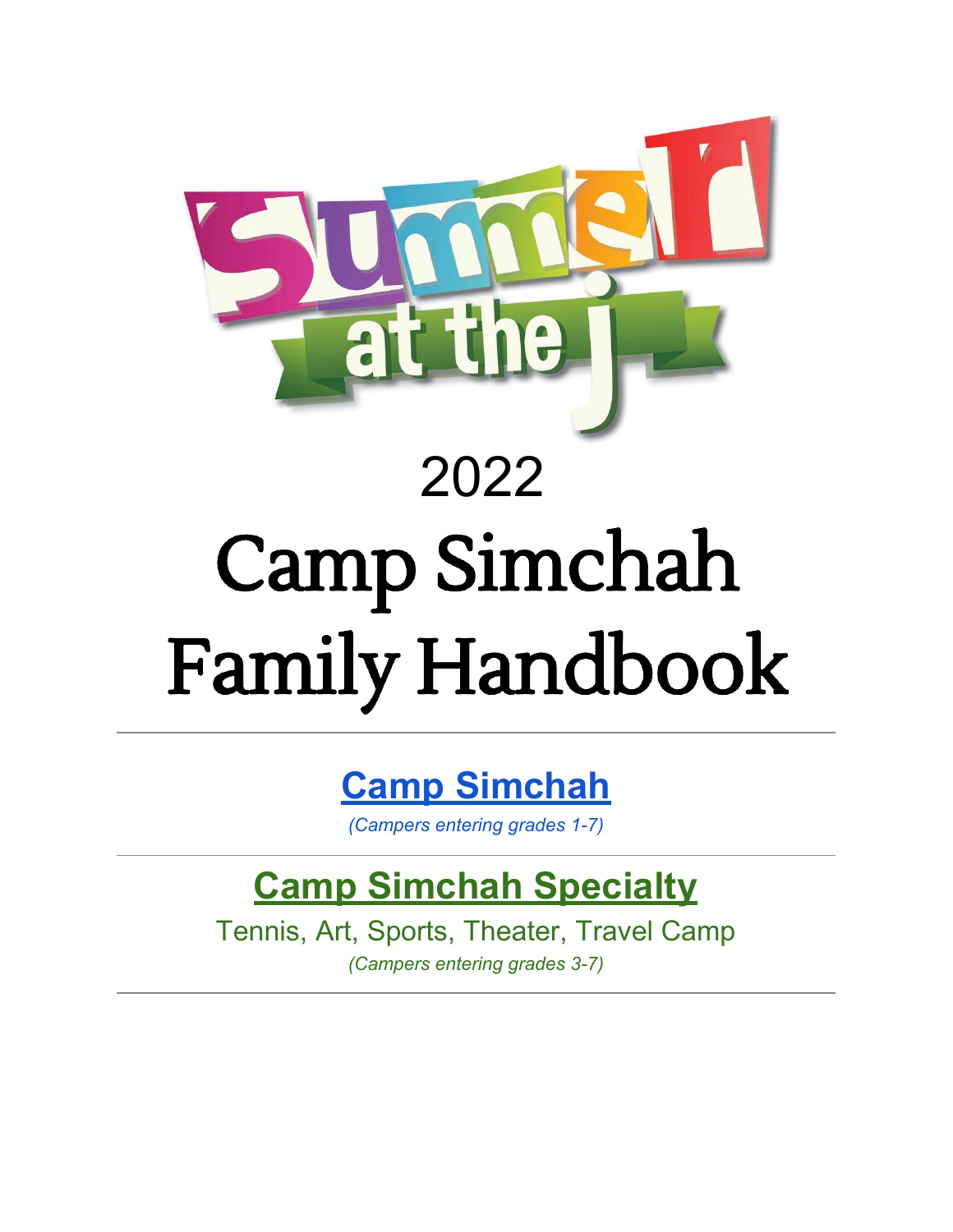Welcome *Simchah* Families!

Welcome to Camp Simchah! Our primary goal is to provide you and your child with a fun, safe and positive, camp experience.

Each and every day, our Simchah campers will engage in a variety of fun learning experiences in a summer camp atmosphere. They will enjoy time in the beautiful outdoor JCCNS pool, on our playground, and experiencing creative and engaging activities run by our specialists (including Arts & Crafts, Musical Adventures, Science and Nature, and Sports & Games.) We also offer a variety of targeted Specialty Camps for our older campers which include Theater, Tennis, Sports, Arts and Crafts and Travel Week.

The following pages have lots of information about camp and what you and your camper can do to prepare and make camp the best experience possible!

**Please review this Family Handbook** and be sure to **submit all camper forms to the JCCNS no later than June 6, 2022.** 

*Please note: no child can be admitted to camp until all camper forms have been submitted and processed.* 

#### **We're planning a** *Summer at the J* **Kick-Off Pool Party and will keep you posted on the date and time.**

We are so excited for a summer filled with fun, silliness, bonding and friendships and you can rest assured that we are already hard at work in our planning.

See you soon!

## Heather Gravelese Beth Arnold

Camp Simchah Director Camp Simchah Assistant Director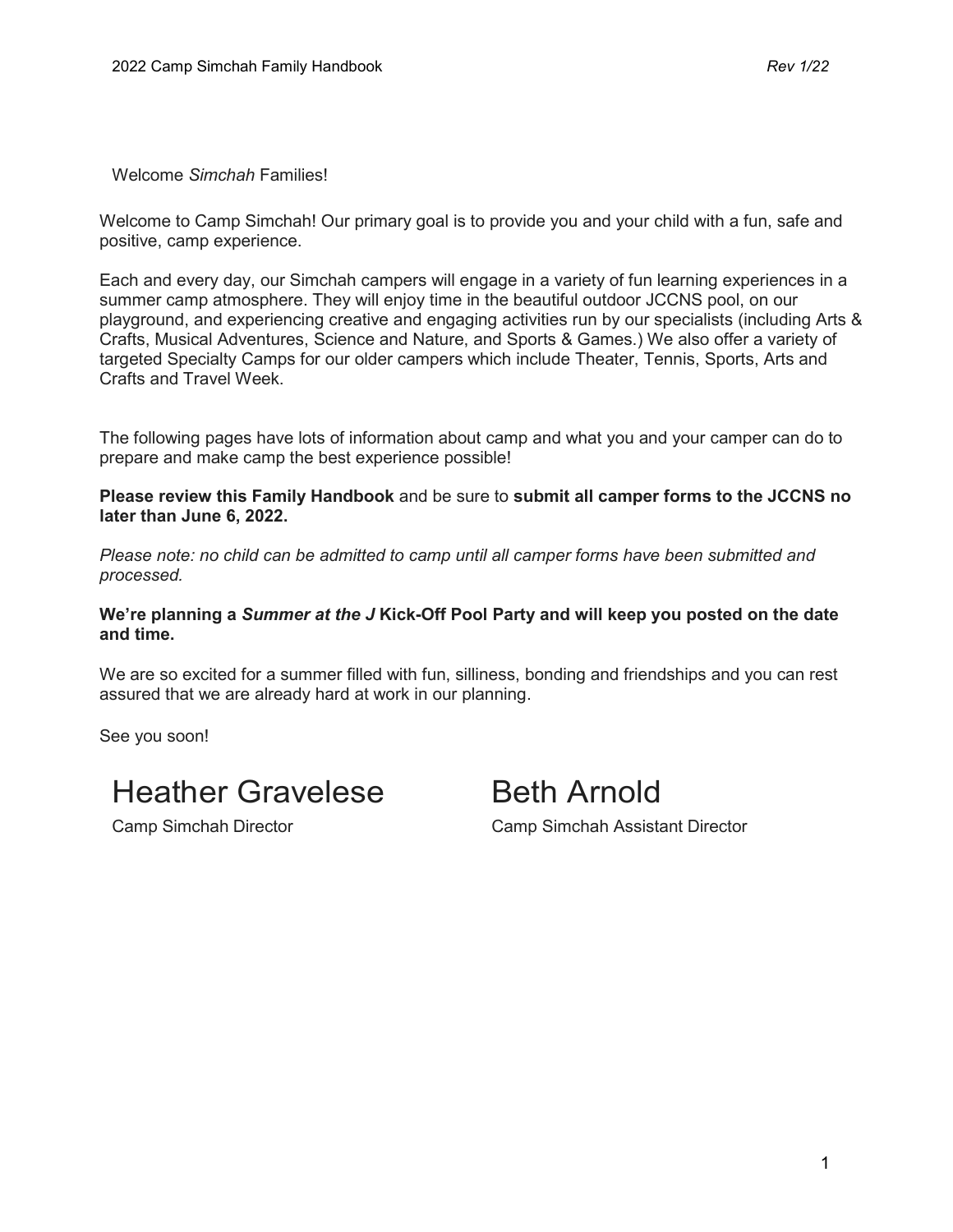### *Camp Simchah Basic References*

Jewish Community Center of the North Shore, 4 Community Road, Marblehead, MA 01945

| <b>Important Phone Numbers &amp; Emails</b>               |                              |                      |  |  |
|-----------------------------------------------------------|------------------------------|----------------------|--|--|
| <b>Camp Simchah Director</b><br><b>Heather Gravelese</b>  | 781-476-9901                 | hgravelese@jccns.com |  |  |
| Summer at the J Camp Controller<br>Scott Kaplan           | 781-476-9916                 | skaplan@jccns.com    |  |  |
| <b>Inclusion Director</b>                                 | 781-476-9932                 |                      |  |  |
| <b>Camp Aquatics Director</b><br><b>Brandon O'Donnell</b> | Outdoor pool<br>781-631-2802 | bodonnell@jccns.com  |  |  |

#### **Main Line: 781-631-8330**

#### **Statement of Purpose**

The Jewish Community Center of the North Shore is a social service agency established to provide for the spiritual, physical, cultural and social wellbeing of the Jewish community, in particular, and the entire community generally, to foster the perpetuation of Jewish values and to foster the highest ideals of American citizenship. The JCC has, and will continue to serve people of all races, religions, ethnic backgrounds, cultural heritage, sexual orientation, national origin, marital status, political beliefs, and disability.

JCC programs provides a safe, warm environment for day care and enrichment opportunities for today's diverse family needs. *Camp Simchah* is licensed by the Marblehead Board of Health. Copies of policies for staff background checks and camp health care policy are available upon request.

#### *Camp Simchah* **Core Values**

The Hebrew word Simchah (שמחה (means Happiness and Joy. Here at *Camp Simchah*, we believe in the power of Camp and the power of Happiness and Joy — so we've selected principles that guide everything we do at camp.

| Sunshine | Shemesh   | שמש   |
|----------|-----------|-------|
| Family   | Mishpacha | משפחה |
| Kindness | Chesed    | חסד   |
| Being    | Havaya    | הוויה |

We firmly believe that everyone can share in the JOY (Simchah) that is *Camp Simchah*! Summertime means SUNSHINE (Shemesh) — being present outside in nature, at the pool, on the field, with a group of friends who might start as strangers, but who we can call FAMILY (Mishpacha) even by the end of just one week of camp. We model and teach that through KINDNESS (Chesed) we can develop stronger relationships with one another and have fun. While BEING (Havaya) in the moment of every camp day, we grow as campers, as groups, and as a camp community — that is the wonderful thing we call CAMP!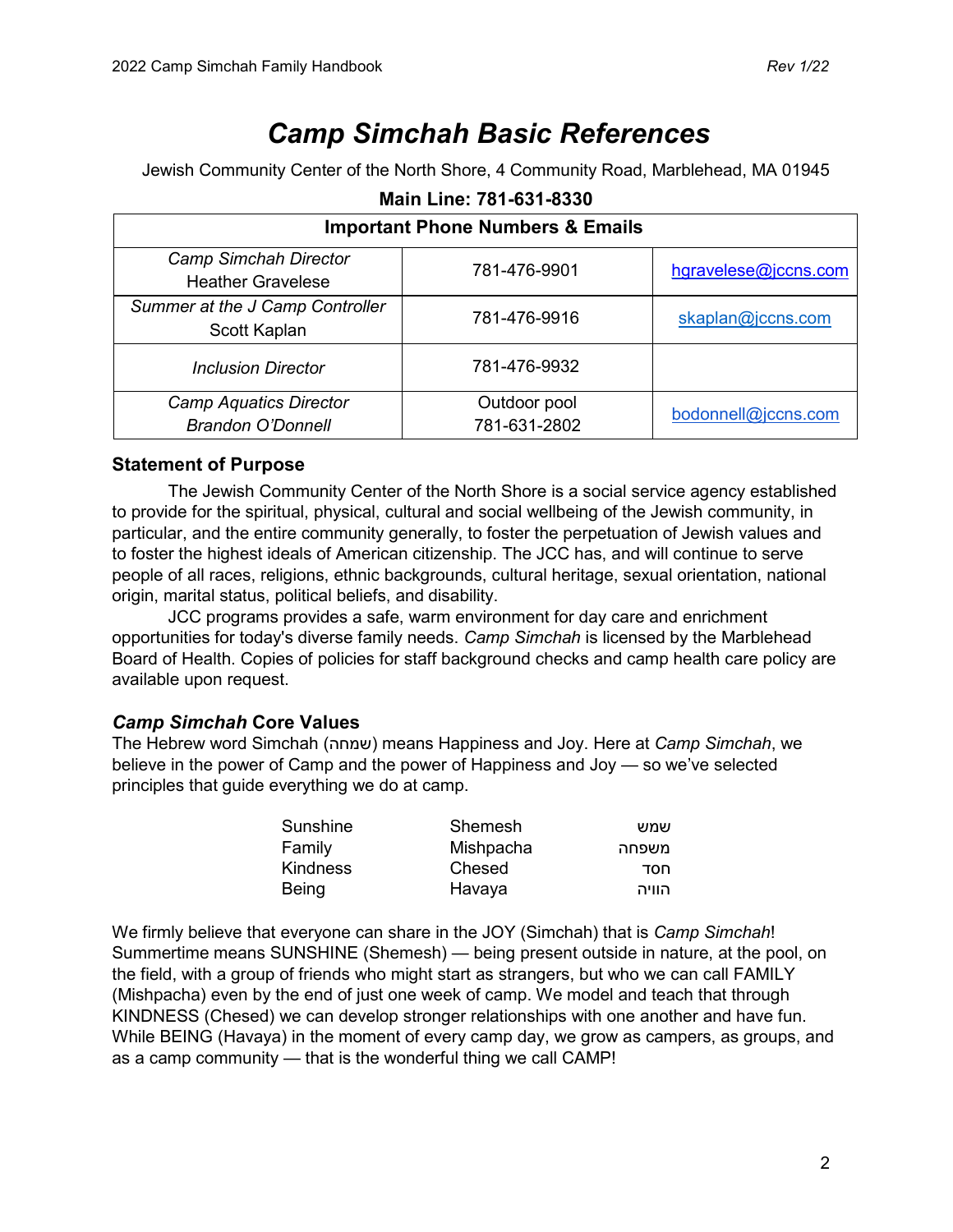#### **Camp Simchah Program**

#### **A. Hours of Operation\***

*Camp Simchah* camps run 5-day camp weeks, Monday through Friday.

*Camp Simchah* 9:00am-4:00pm (full camp day) 9:00am-1:00pm (early pick up option for 1st/2nd grade)

*Camp Simchah Specialty* 9:00am-4:00pm

\*Inclusion campers may have individualized schedules arranged with our Inclusion Camp Director.

Extended Care:

For those families that require additional hours of care, our Extended Care hours are available by pre-enrollment, Monday-Friday at the following times:

AM Extended Care 8:00am-9:00am

Fees for this service are outlined in the *Summer at the J 2020* Camp Guide.

#### Unscheduled/Extra Hours:

We strive to accommodate all families' needs in providing emergency care. However, we can only provide this are when space allows. *We urge you to develop a list of back-up names for emergency use which you will be asked to list on the Emergency Release Form (see camper forms packet on website).* We also ask for as much prior notice as possible.

#### **B. Arrival and Departure Procedures**

#### **1. Drop Off**

#### **a. 8:00am – 8:45am**

AM Extended Care drop off takes place between **8:00am-8:45am** in the J Adventure Room for those who have pre-registered.

#### **b. 8:45am-9:00am**

Morning drop off for *Camp Simchah* is **in front of Epstein Hillel School** (EHS) at the far end of the upper parking lot. Unless you have signed up for AM Extended Care, all drop offs must occur between **8:45am and 9:00am**. *Camp Simchah* is not responsible for your camper before that time. After you drop off your camper at EHS, they will be checked in and will join their group behind EHS for morning Flagpole.

#### **2. Pick Up**

#### **a. 1:00pm (early pick up Camp Simchah campers with Kindercamp siblings)**

1:00pm early pick up is at the rock by the outdoor pool for campers who are preregistered. Campers not picked up by 1:10pm will be returned to their groups for the remainder of the camp day and will be charged the drop-in rate for the camp afternoon (see fees below).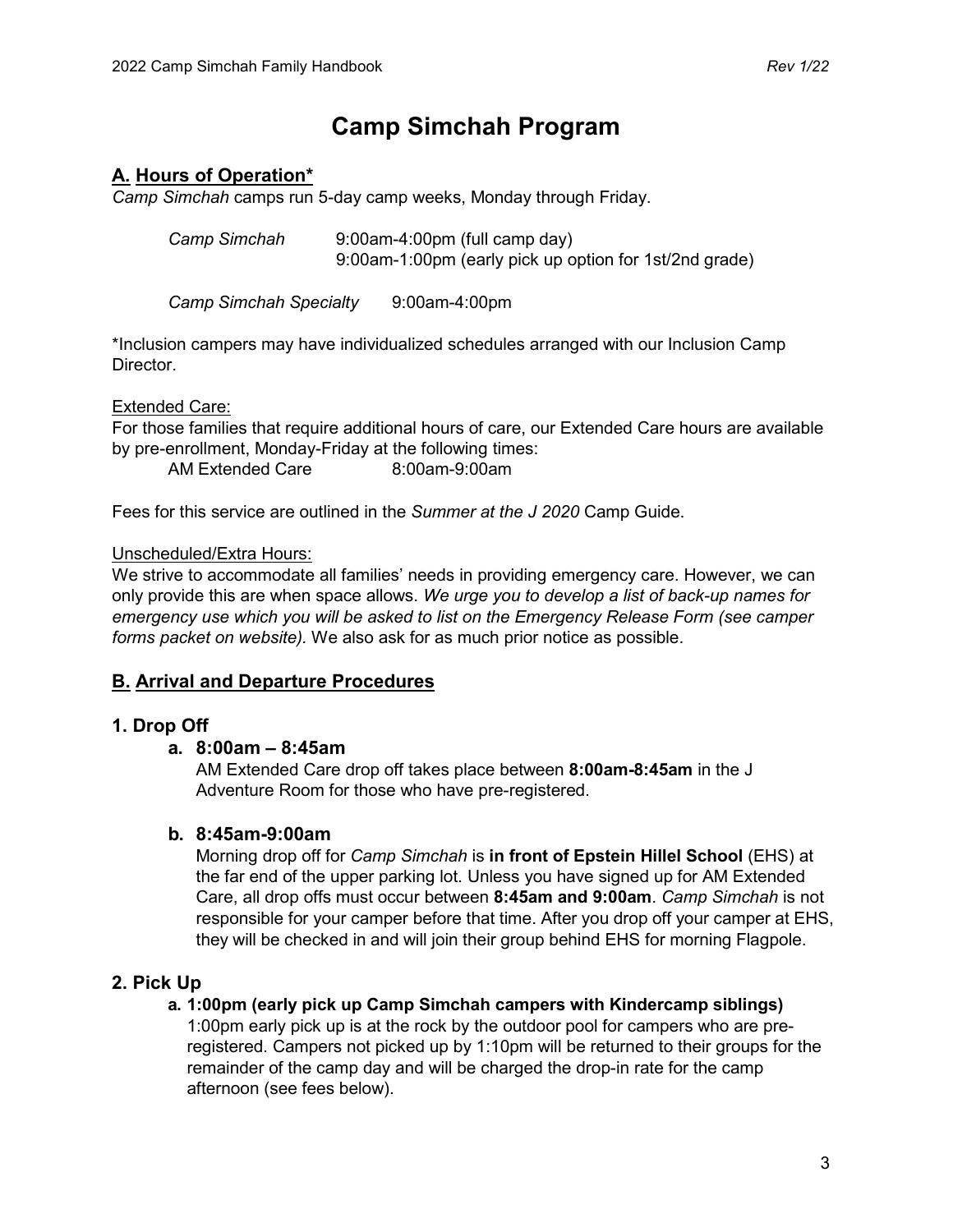#### **b. 4:00pm (can start as early as 3:30pm)**

3:30pm-4:00pm afternoon pick up for all *Camp Simchah* camps is **in front of Epstein Hillel School** (EHS) at the far end of the upper parking lot. Campers not picked up by 4:10pm will incur additional fees (see rates below). Guardians and emergency contacts will be called in the order listed on camper forms.

#### **3. Drop Off and Pick Up Rules**

#### **a. Can I drop off my child after 9:00am?**

Camp begins promptly at 9:00am. The initial part of our day sets the tone for the group and each camper. Children tend to adjust to the routine when they start the day off with the rest of the group. Please make every effort to bring your child on time. Those dropping off campers after 9:00am may have to take the camper to another part of campus in order for them to join their group. Inclusion campers who have a modified schedule will make arrangements with the Inclusion Director.

#### **b. Can I pick up my camper early?**

Early dismissals are allowed. Please keep in mind that our camper groups are together for one-week sessions. The more time each camper spends with their group, the better their camp experience will be. Throughout each day there are various opportunities for fun and celebration and we want your child (ren) to be a part of that! Please go to EHS for early pick up. We will call your child's group to have them brought to EHS for pick up.

#### **c. Who can pick up my camper?**

Your child's safety is our top priority. No child may be picked up during or at the end of their camp day by anyone other than those listed on their Child Release Form, unless arrangements have been made by a legal guardian, IN WRITING, with the Camp Director.

#### **d. Can my camper walk to/from camp?**

Campers of 10 years old with signed guardian permission may walk to/from camp. Please give permission on camper forms no later than June 6, 2022. Without written permission, campers will only be released to those on their approved pick up list.

#### **e. Parking Lot**

Please be aware of the danger of the traffic in the parking lots and be alert and attentive, and observe the one-way traffic signs during pick up and drop off.

#### **C. Travel Camp**

More information including specific trip destinations, what to pack, daily schedule/itinerary, transportation plan, communication plan, etc. will be emailed to guardians of all campers who are registered for individual field trips. If guardians want a hard copy, please notify the Camp Director at least 5 business days before the trip.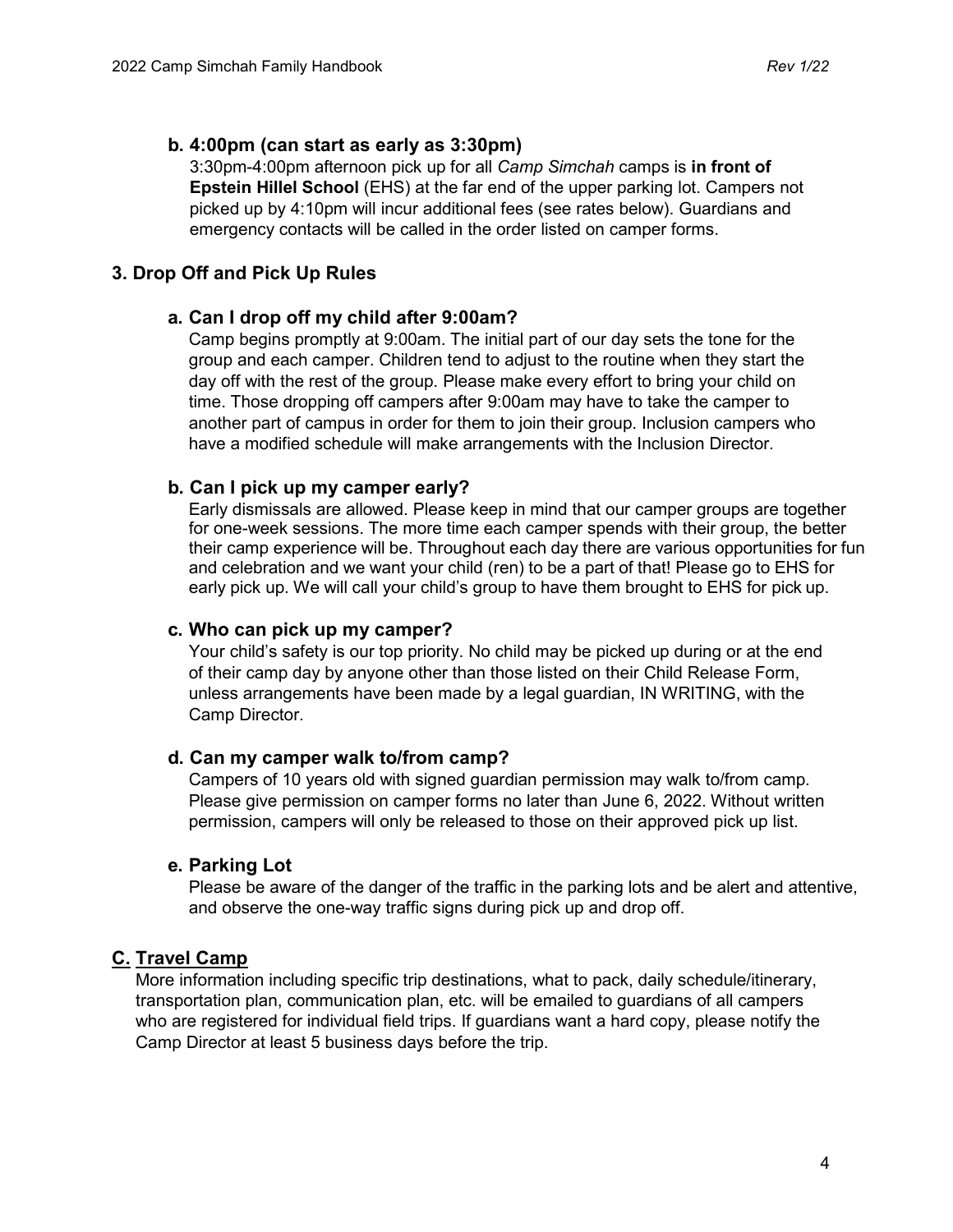#### **D. Parental Responsibilities**

#### **1. Clothing**

Families are asked to send their child to camp in appropriate outdoor clothing every day. P*lease be sure your camper arrives in their swim suit and with sunblock already applied.*

Additionally, parents are asked to send the following items. Please **label all items with your child's name**:

- $\bullet$  A backpack,
- A large towel,
- Extra change of clothes,
- Underwear and socks to change into after swimming,
- Any personal care items they use regularly (feminine care items for those who may need them, hair brush, hair ties, sunglasses, etc.)
- A bag to put the child's wet swimsuit and towel in,
- Sunscreen (plastic bottle labeled with child's name inside a zip lock bag)
- A sun hat,
- Rain gear, jacket, or sweatshirt- appropriate to the weather,
- Sneakers or rubber soled, **closed-toe shoes** should be worn every day.

#### **Please do NOT send the following items to camp:**

- Electronic devices (including, but not limited to, cell phones, smartwatches and video games),
- Toys & stuffed animals,
- Playing/trading cards,
- Candy & gum,
- No Bakugauns and Pokémon Cards
- Anything else of value that might be lost or damaged at camp. \*\*If a camper is found with electronics or something on the **do not send list**, the camp Director will hold onto said item until the end of the camp day\*\*

#### **2. Food**

#### **a. Snacks**

You will need to provide a nut-free/meat-free snack for your child, daily. Please clearly label their bag with their first and last name. Please see the JCCNS Dietary Guidelines below. Pack extra! Campers get hungry at camp with all the fun they are having!

#### **b. Lunches**

Children will bring their own lunch in an insulated lunch bag clearly labeled with their first and last name. \*\*There is no refrigerator or microwave available\*\*

#### **3. Dietary Policies**

Please make sure that all camp snacks and lunches are pareve (vegetarian, eggs, fish) or dairy, and nut-free. The JCCNS is kosher style and nut-aware facility.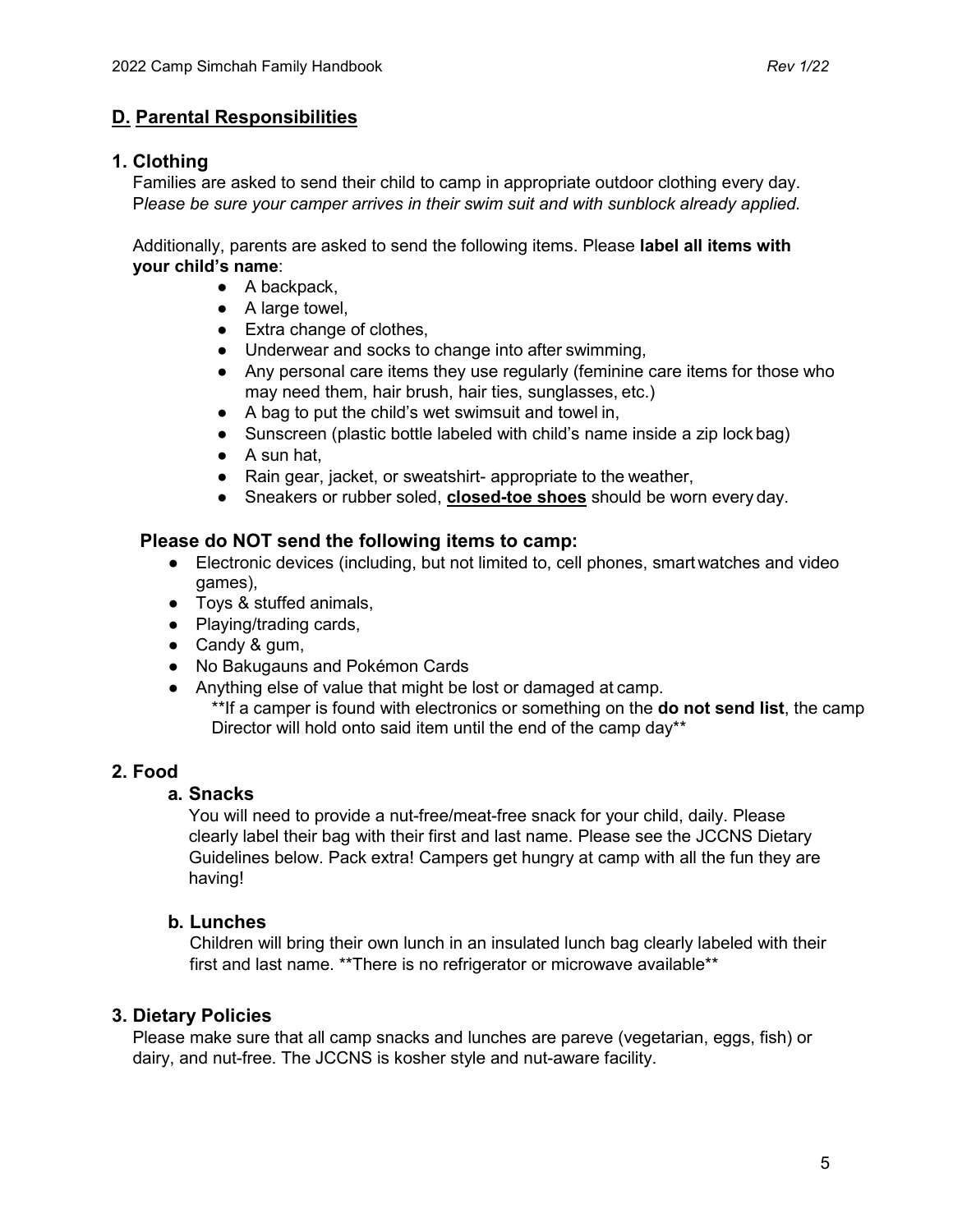#### **Suggested Food List**

| Pasta                               | Tuna Fish   | <b>Fresh Fruit</b>           | Boiled Eggs/Egg Salad               |
|-------------------------------------|-------------|------------------------------|-------------------------------------|
| <b>Fresh Vegetables</b>             | Pasta Salad | Cheese                       | <b>Crackers/Rice Cakes</b>          |
| <b>Cottage Cheese</b>               | Yogurt      | <b>Grilled Cheese</b>        | <b>Hummus</b>                       |
| <b>Tortilla Chips</b>               | Pizza       | Soup                         | Bagel & Cream Cheese                |
| <b>Sunbutter and Jelly Sandwich</b> |             | Soybutter and Jelly Sandwich | <b>WOWButter and Jelly Sandwich</b> |

#### *If your child has a specific dietary restriction or food allergy that limits their selection based on our food policy, please contact your Camp Director directly to discuss.*

#### **4. Absenteeism**

We ask that parents please notify the Camp Director (email hgravelese $\omega$  jccns.com or text to our Remind 101 group) when their camper(s) will be absent or late on any regularly scheduled day. Camp fees are based on registration and refunds are not given due to absenteeism.

#### **5. Schedule Changes/Withdrawals**

We ask that you notify the Camp Director of any changes to your child's schedule at least one week before its effective date, by using our online Change Form on our web site.

#### **6. Health/Illness Policy**

It is important that all the children are healthy and free from contagious infection. Proof of a physical examination and required immunizations must be submitted prior to the start of camp. The Marblehead Board of Health requires the program to keep an updated and complete form on every child enrolled in the program. *Children may not begin camp until all required forms are processed.*

- a. **Mild Illness:** If you suspect that your camper is becoming ill or is not feeling well, please keep your camper home. If your camper develops symptoms during their day at camp, the following steps will be taken:
	- **1.** The counselor will assess if the camper can reasonably participate in camp activities. The following will be noted:
		- a. Symptoms,
		- b. When it began/how long it lasted,
		- c. How much/often,
		- d. Behavior change,
		- e. Temperature,
		- f. Any other information.
	- **2.** Parent/Guardian will be contacted immediately.
- b. **Contagious Illness:** If your camper shows any signs of contagious illness, the same steps as outlined in step "a" will be taken. If the parent/guardian is unable to come for the camper, we will arrange for the camper to be picked up by one of the names listed on the Emergency Release Form in your child's file. All contagious diseases and viruses need to be reported immediately so that we can inform other families about potential exposure. Some examples are: chicken pox, German measles,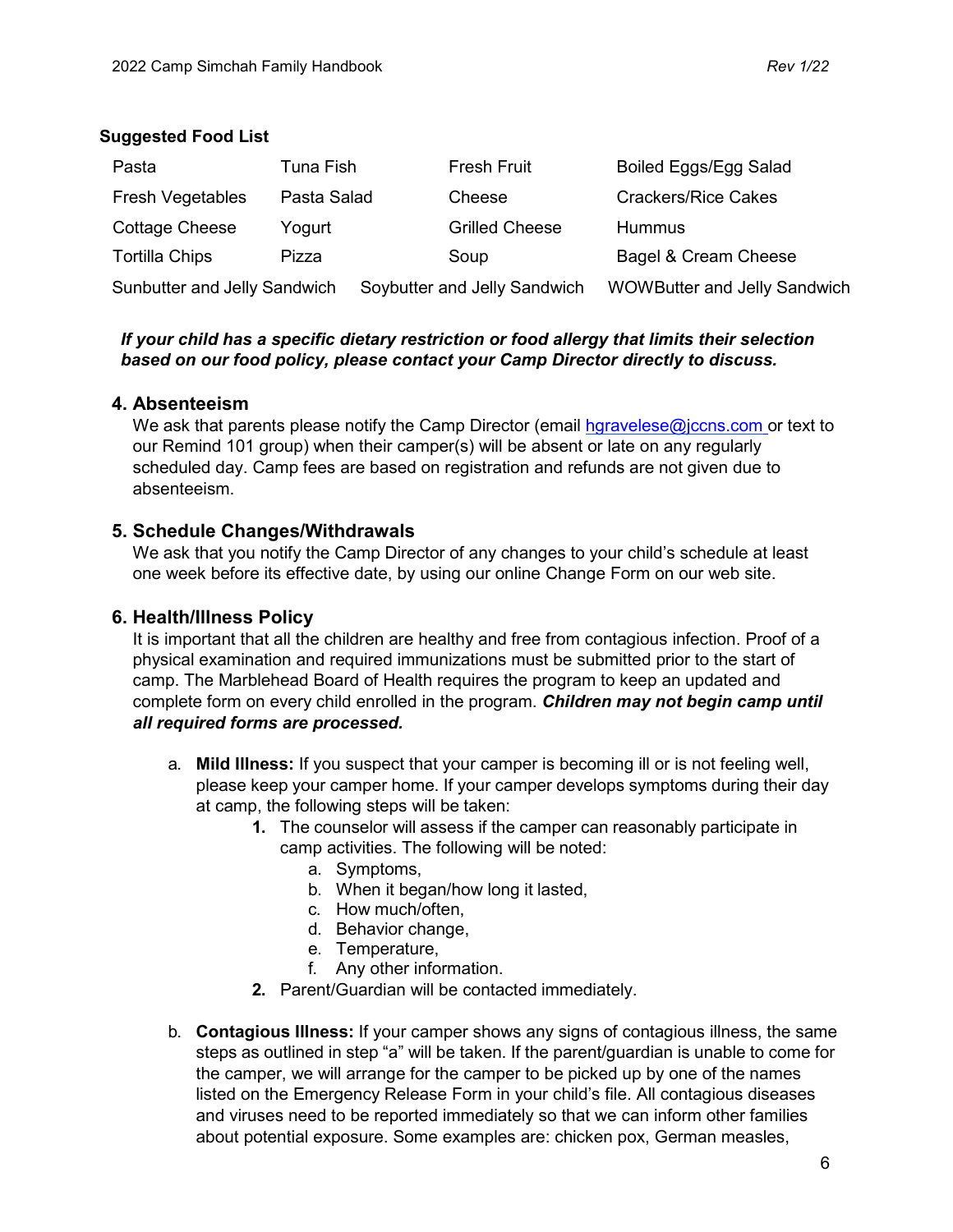mumps, scarlet fever, pertussis/whooping cough, flu, strep throat and Covid-19.

- **1. Isolation**: If any staff observe (or participants report the onset) of symptoms of contagious illness and/or COVID19 during the program day, they will be isolated in the health office (at the outdoor pool) until picked up by parents. If needed, a secondary isolation area will be located under a canopy tent near the nurse's station. When in isolation, campers and staff will follow PPE and hygiene protocols.
- **2. Discharge of sick, symptomatic, and exposed participants or staff**: For participants and staff under 18 years of age: the camp nurse will call their guardians and guardians will be responsible for picking up the participant or staff member within 30 minutes. With parent and nurse permission (and if able to return home safely/follow public regulations related to social-distancing and PPE), minor age staff may be permitted to leave on their own accord. For staff members over 18 years old: the camp nurse will arrange dismissal with the staff member, depending on their symptoms and ability to transport themselves.
	- a. If the guardian is unable to pick up the child within 30 minutes, we will arrange for the child to be picked up by one of the names on the Emergency Release Form in the child's file.
	- b. If the camper or staff require emergency care, Procedures for Emergency Care (above) will be followed.
- c. **Procedures for identifying and protecting children with allergies and/or other emergency medical system information:** Campers and staff files include allergy and health information. If campers have allergies, staff will be notified during or prior to staff orientation. If staff have allergies, HCS will be notified at or prior to orientation. Medication for allergies will be administered in accordance with our Plan for Dispensing Medication. Allergic substances and materials will be avoided by the child with the assistance of staff. Children's allergy information will be listed in the Camp Nurse binder and distributed to all staff.
- d. **Procedures for Emergency Care:** If an individual requires immediate hospital care, camp staff will follow our protocol for calling 911. The camp nurse, director, or authorized Health Care Supervisor will contact the camper's guardians (staff guardian if staff is under 18, listed emergency contact for staff 18 and over), to notify them that the camper or staff is being taken to the hospital by ambulance. A staff member will ride with the camper or staff (if allowed) or will follow the ambulance. Staff will remain with the camper or injured staff at least until guardians/emergency contact arrives and/or as long as permitted by emergency personnel. If the camper's/staff's guardians are not available, camp staff will call the people listed on the emergency care form. In all instances, camp staff will call to notify the child's doctor. The camper's file, which includes medical information and emergency care permission forms, will be shared with emergency medical personnel.
- e. **If the injury is slight:** The camp nurse and/or authorized Health Care Supervisor will administer first aid to the child. The nurse/health care supervisor will document the injury or illness in the camp medical log along with completing an accident report form. The nurse, director, or other authorized HCS will be responsible for notifying parents of minor injuries/illnesses via Remind 101 and/or telephone exposure, and if required our local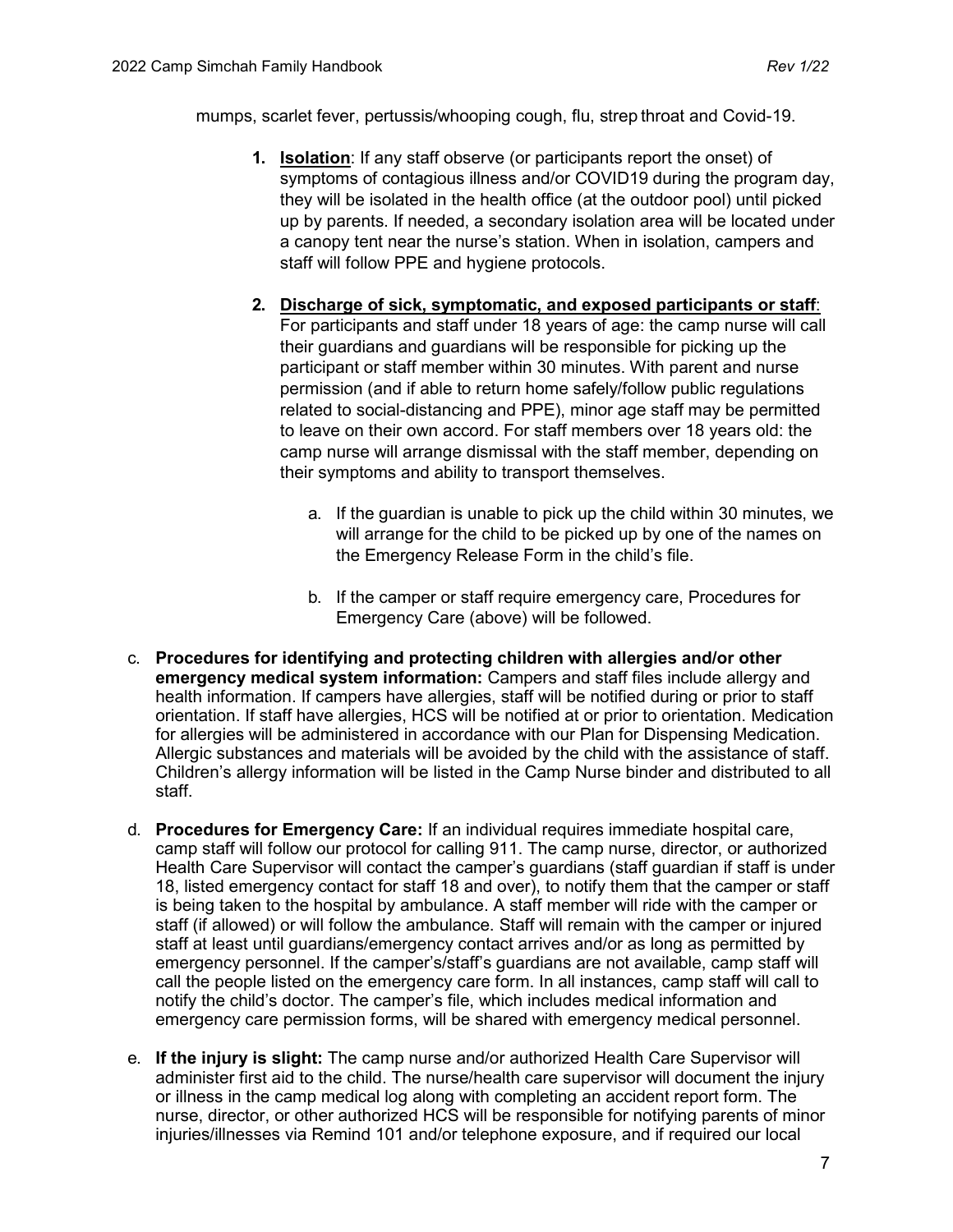licensing entity (MBOH) and funding entity (JCCNS). A few examples are: chicken pox, measles, mumps, scarlet fever, whooping cough, or strep throat, and COVID19.

#### f. **Staying Home when Exposed: Campers or staff who are fully vaccinated do not need to quarantine after exposure to COVID19 unless symptoms develop.**

Campers and staff who are not fully vaccinated must isolate or quarantine until they have met the requirements for discontinuing of 10 days. You can test on or after day 5 and if you receive a negative test, can discontinue quarantine after 7 days.

Guardians shall use their good judgement. If campers or staff are not able to fully participate in their daily camp schedule, they should not be at camp.

*g.* **Policy for campers and staff with Flu symptoms:** *Follow policy for Contagious Illness, Including COVID19, above.*

#### h. **HEAD LICE**

We ask that all parents check their children's heads for evidence of lice before camp begins. We also suggest that parents check their children's heads periodically during the summer to help prevent major outbreaks.

#### **i. Re-entering camp following an illness:**

- **1. Staying Home when Sick**: If your child has symptoms of COVID19, they must remain out of the program for 10 days from onset of symptoms AND until not-symptomatic and fever-free for at least 24 hours before returning to camp. Additionally, campers must follow the most up to date state guidelines (Marblehead Board of Health)
- **2.** If your child is too sick to participate in ANY of our scheduled activities, he/she/they/them should stay home until he/she/they/them is well enough to fully participate in his/her camp day. Included in these parameters are conditions such as diarrhea, vomiting, and fever, and COVID19. Any and all contagious diseases and viruses need to be reported immediately so that we can inform all other families about potential.

#### **E. Policies**

#### **1. Pool Policy**

- Each camper will be swim tested on the first day of the camp session to determine their swim level.
- Based on ability, campers will be identified into non-swimmer, at-risk swimmer, and proficient swimmer categories. Non-swimmers and at-risk swimmers will be asked to stay within certain areas of the pool.
- Swimmers will be tested at the end of each 3-4 week period and guardians will be given an update on their progress when tested.

#### **2. Medication Policy**

The nurse's office is located at the Outdoor pool nurses office from 9:00am-3:00pm. If your camper must receive medication while at camp, the following steps must be taken:

1. Legal guardian must fill out a Permission to Administer Medication form and hand the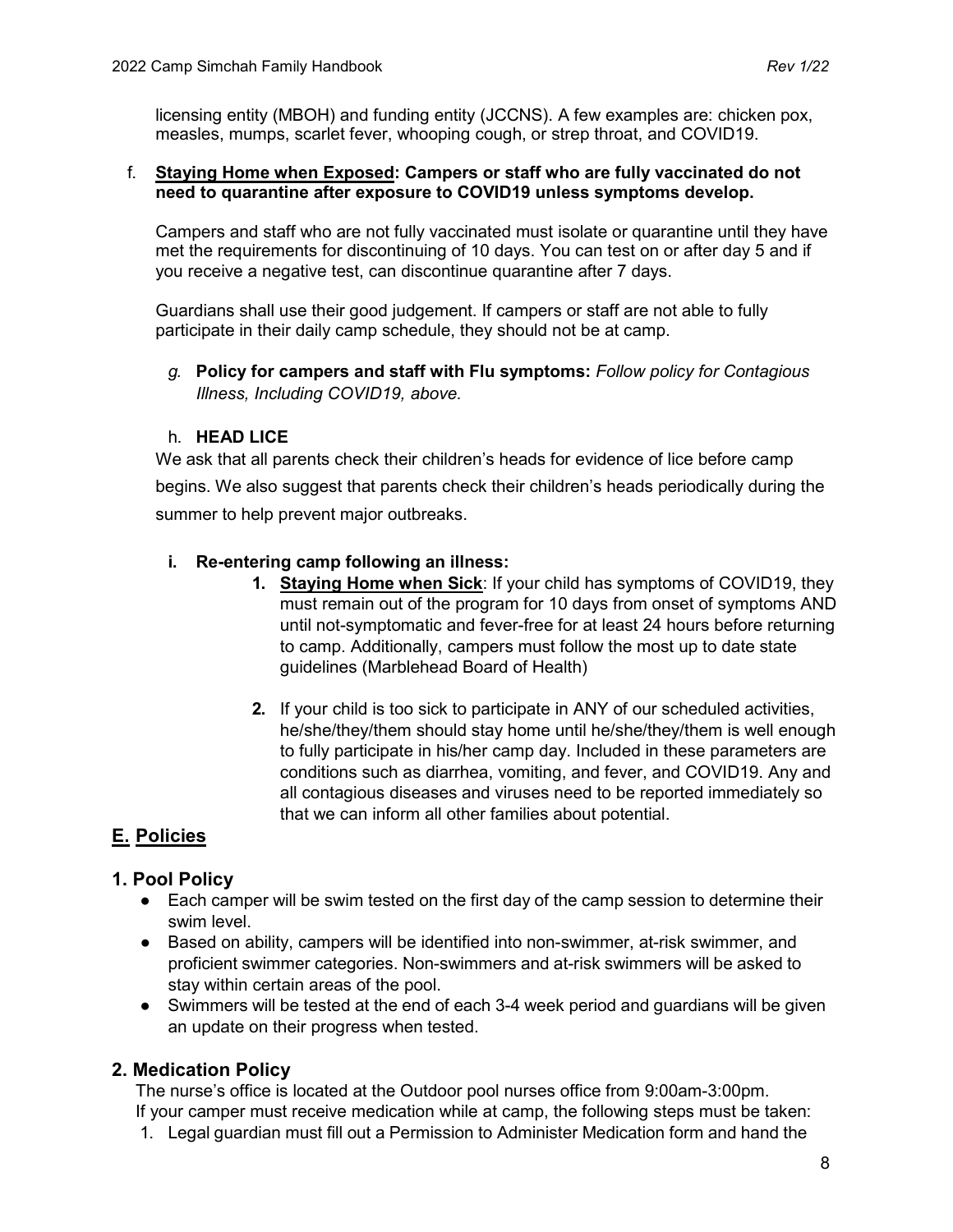form, along with the medication to the Camp Nurse, head counselor, or the Camp Director.

- 2. Medication must come to the camp office in its original container.
- 3. Medication will be kept inside the refrigerator and/or in the office in a locked box, clearly labeled Medication.
- 4. A Registered Nurse and/or staff who administers the medication will mark the dosage and time and sign off to indicate the camper received the required medication.
- 5. It is the guardian's responsibility to retrieve the medication at the end of the camper's session.

It is important to inform staff if your camper has been medicated at home, for it may affect the camper's day at camp.

#### **3. Late Pick Up Policy**

Camp Simchah is open from 9:00am-4:00pm, Monday through Friday, with extended care available by pre-registration from 8:00am-9:00am, Monday through Friday. Families are expected to pick up their child by the designated time for their specific program and based on their specific registration. *We ask for your complete cooperation in this matter so that we can maintain appropriate staff-to-camper ratios, respect the schedules of our staff, and, most importantly, ensure the welfare of the children placed in our care.* If a camper is picked up after their designated time without prior notice, the staff member will verify and document the time of your arrival. You will be charged \$15 for any portion of the first 10 minutes your camper is picked up late. You will then be charged \$2 per minute, thereafter. We hope that all parents establish some form of emergency back-up procedure in the event that you are unable to pick up your camper on time and so that this policy need not be enforced.

Please note that a waiver of this fee will only be granted in extreme emergency situations and is at the discretion of the Camp Director. We reserve the right to terminate the camper's contract with us for continued late pickups.

#### **4. Group Request Policy**

If you would like your camper placed in a group with their friends, please make that request in writing or by email to the camp director. The request must be received by June  $6<sup>th</sup>$ . We will do our best to honor all requests; however, actual group placement is determined by the director based on requests, availability, age guidelines, and efforts to balance groups as much as possible.

Please remember that camp is a time for your child to make new friends and participate in new experiences. Your support of these new friendships and experiences is helpful if/when group requests cannot be accommodated.

#### **5. Discipline Policy**

The Jewish Community Center of the North Shore, *Camp Simchah* abides by the rules of regulations of the Marblehead Board of Health and the Massachusetts Department of Public Health regarding discipline.

Discipline and guidance must be consistent and based upon an understanding of the developmental needs of children.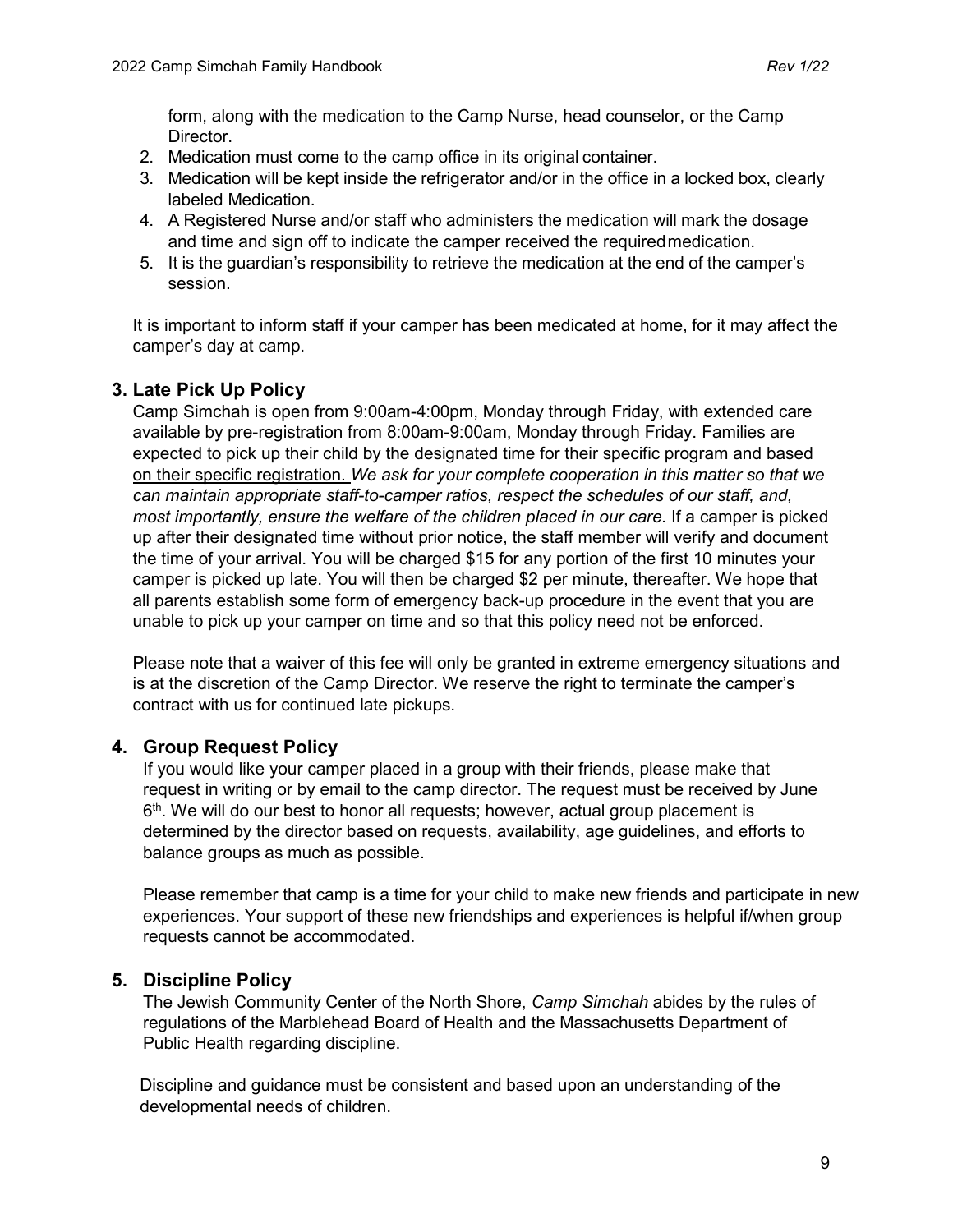- (a) Corporal punishment shall not be used, including spanking;
- (b) No child shall be subjected to cruel or severe punishment, humiliation, or verbal abuse;
- (c) No child shall be denied food or water as a form of punishment;
- (d) No child shall be punished for soiling, wetting, or not using the toilet.

Counselors redirect children's unexpected behavior through verbal interaction. We talk about the behavior and not the child. We feel that this is the most effective way of teaching and re-teaching expected behavioral responses and involving a child in solving the problem at hand. This helps to retain their feelings of self-esteem. Whenever possible, we give the child viable options and allow them to choose solutions.

On rare occasions, "Time out" may be implemented, allowing children to take a break from the situation until they are able to return to the problem-solving stage. This method involves removing the child from the situation and asking them to sit and think about what has occurred or to take a moment mentally to themselves. After a few moments, a staff person discusses with the child the situation and the child rejoins the group/activity.

#### **6. Termination Policy**

A camper may be terminated from the program on the following grounds:

- *Summer at the J* is unable to meet the needs of a child, which results in chronic disruption and/or unsafe situations for them or other campers or staff.
- Non-payment of tuition or late fees.
- Parental failure to cooperate and work with staff and administration concerning policies and procedures.
- Chronic lateness after closure time  $(6:00 \text{pm} \text{see} \text{ late policy})$ .
- Submission of registration, inclusion pre-application, or camper forms which leave out important information about the child, such as medical diagnoses or any other information that is necessary for *Summer at the J* to appropriately support a child in our care. In these cases, we will make attempts to correct the misinformation and provide needed support; however, campers may be asked to pause programming until such support becomes available (See Children with Disabilities/Inclusion policiesbelow).

#### **7. Policies and procedures on institutional abuse and neglect**

The Jewish Community Center of the North Shore, as an agency, is committed to the safety and well-being of all children of all ages, races, and religions. As part of this commitment, the staff is made aware of the signs and reporting procedures involving cases in which a child is suspected of having been abused or neglected. Abuse is defined as the nonaccidental commission of any act by a caretaker who causes or creates a substantial risk of harm to a child's physical or emotional well-being, including sexual abuse. Neglect is defined as the failure of a caregiver to provide a child with minimally adequate food, safety, clothing, shelter, medical care, supervision, or other essential care. Training in this regard takes place during the staff's orientation sessions at the beginning of each summer.

*\*All questions should be directed to: Department of Child and Family Services, Salem/Cape Ann 978.825.3800*

#### **Reporting Abuse or Neglect:**

All center staff are mandated reporters. They are required by law to report suspected abuse and neglect to both the Department of Child and Family Services or to the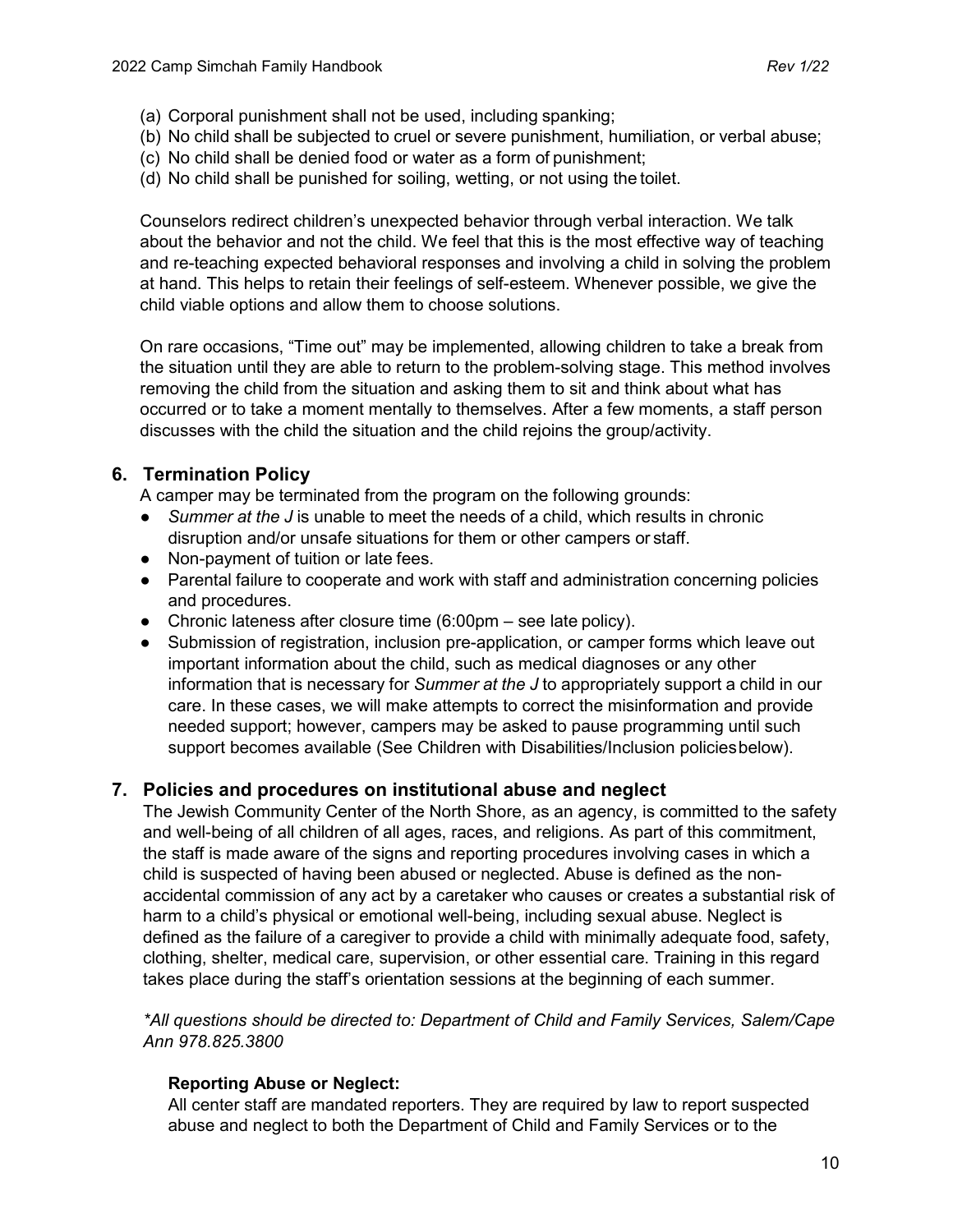licensee's program administrator, who is then required by law to report to the Department of Child and Family Services. The licensee must have written policies and procedures in place for reporting and must provide written policy to you upon enrollment.

#### **8. Non-Discrimination Policy**

The Jewish Community Center of the North Shore in Marblehead shall not discriminate in providing services to children and their families on the basis of race, religion, cultural heritage, political belief, sexual orientation, marital status, national origin, and/or disability.

#### **F. Inclusion Camp/Children with Disabilities**

*Summer at the J* services children with varying abilities and needs. The Camp Department of the JCCNS will make every effort possible to accommodate the needs of all children. In determining whether to accept or serve a child with a disability, the JCCNS staff shall, with parental consent and as appropriate, request information related to the child's participation in the Center's program from the Local Education Agency, Early Intervention Program or other health or service providers.

*Any child with an IEP, 504 plan, a medical, developmental, or behavioral health diagnosis, or who receives any specialized services should be registered through our Inclusion Program. Once camp begins, if it is determined that your child requires support through the Inclusion Program, the Camp Team may pause participation and your child will be put on a waitlist until the needed supports are able to beprovided.*

For any questions related to children with disabilities and/or our Inclusion Program, please contact our Inclusion Director, at 781-476-9932.

#### **G. Important Information for All Families:**

#### **Notification of Injury:**

The center must notify you immediately of any injury which requires emergency care. The program must also notify you, in writing, within 24 hours, if any emergency first aid is administered to your child.

#### **Unauthorized Activities:**

*Summer at the J* will not allow children to participate in any activities (fund raising, publicity, including media interviews and photographs, etc.) unrelated to the direct care of children without written, informed consent of the child's parents or guardian.

#### **Use of Pictures for Publicity:**

During the camp program, staff members may take photographs of campers to use for JCCNS publications and marketing. If you do not want the JCCNS to use photos of your child, please request a form from the Camp Controller and submit it no later than June  $6<sup>th</sup>$ .

#### **1. Licensing**

*Summer at the J* camps are licensed by the Marblehead Board of Health. All camps comply with regulations of the Massachusetts Department of Public Health.

As guardians of campers, you have the right to request copies of our policy on background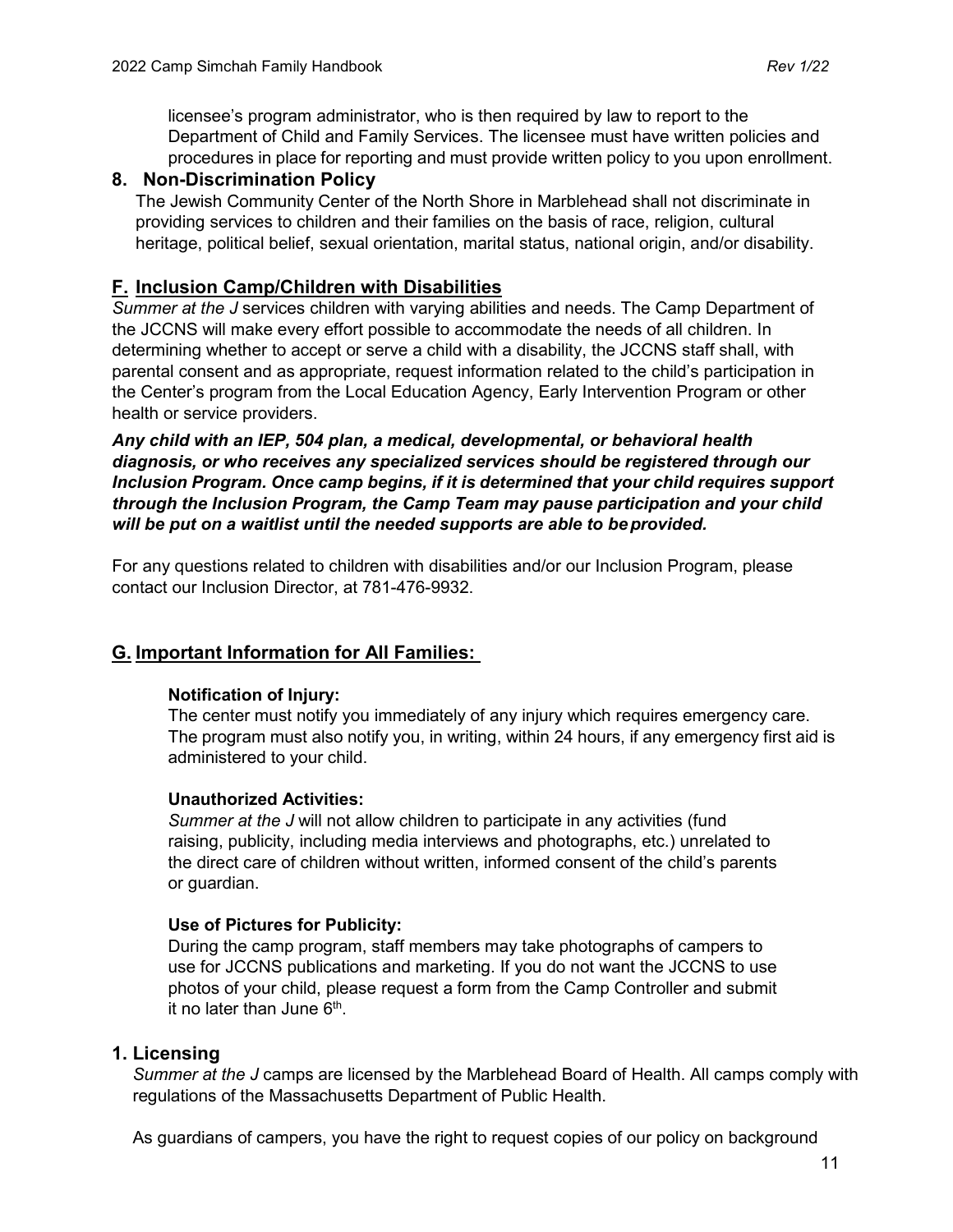checks, healthcare, and discipline.

We perform background checks on all staff members, including CORI and SORI, per the local and state boards of health regulations.

#### **2. Registration**

A credit card is required, even if you choose to use an alternate payment method. Payment in full is due by June 6, 2022 unless a payment plan has been agreed upon. **Registration is not complete until the entire fee is paid and all required forms have been processed.** 

Any enrollment (including previously registered campers adding on days/weeks/hours) after June 6<sup>th</sup> must be paid in full at time of registration and accompanied by all required forms in order to be processed. **Registrations after June 6th must be confirmed by** *Summer at the J***staff.**

#### **a. Registration Deadline**

If space allows, late registrations may be accommodated. Late registrations must be paid in full at time of registration and be accompanied by all required forms to be processed. Registrations after June 6<sup>th</sup> must be confirmed by *Summer at the J* staff.

#### **b. Refunds**

No refunds will be made after June 10, 2022, unless a child is withdrawn for medical reasons with documentation from a medical professional. There will be no refunds for absenteeism due to illness (including quarantining) or vacation.

#### **c. Scholarships**

Scholarships are available. Availability is limited, so please apply early by contacting Camp Controller, Scott Kaplan, at [skaplan@jccns.com.](mailto:skaplan@jccns.com)

#### **d. Fees**

Please see Camp Registration forms in the *Summer at the J* camp guide, found at: jccns.org/summer-camp/ for camp fees and deposit information.

Late Pick up Fee after 4:00pm: \$15 for any portion of the first 10 minutes, and \$2 per minute, thereafter.

\*Change Fee: Changes made after June 10, 2022 will be subject to a \$25 change fee.

#### **Fees for 1st/2nd Graders who are registered for early pick up only:**

- **1. Afternoon Add-On Fee (to stay until 4pm with at least 24 hours' notice of change\*):** \$25/afternoon.
- **2. Afternoon Drop-In Fee** *(when a camper is returned to their group due to not being picked up by 1:10pm)*: Full Day Rate

#### **e. JCCNS Membership Camp Benefits**

Annual and Summer JCCNS Members receive discounted member rates for camp programming, in addition to other member benefits. Community members who are interested in JCCNS annual or summer membership, please contact Membership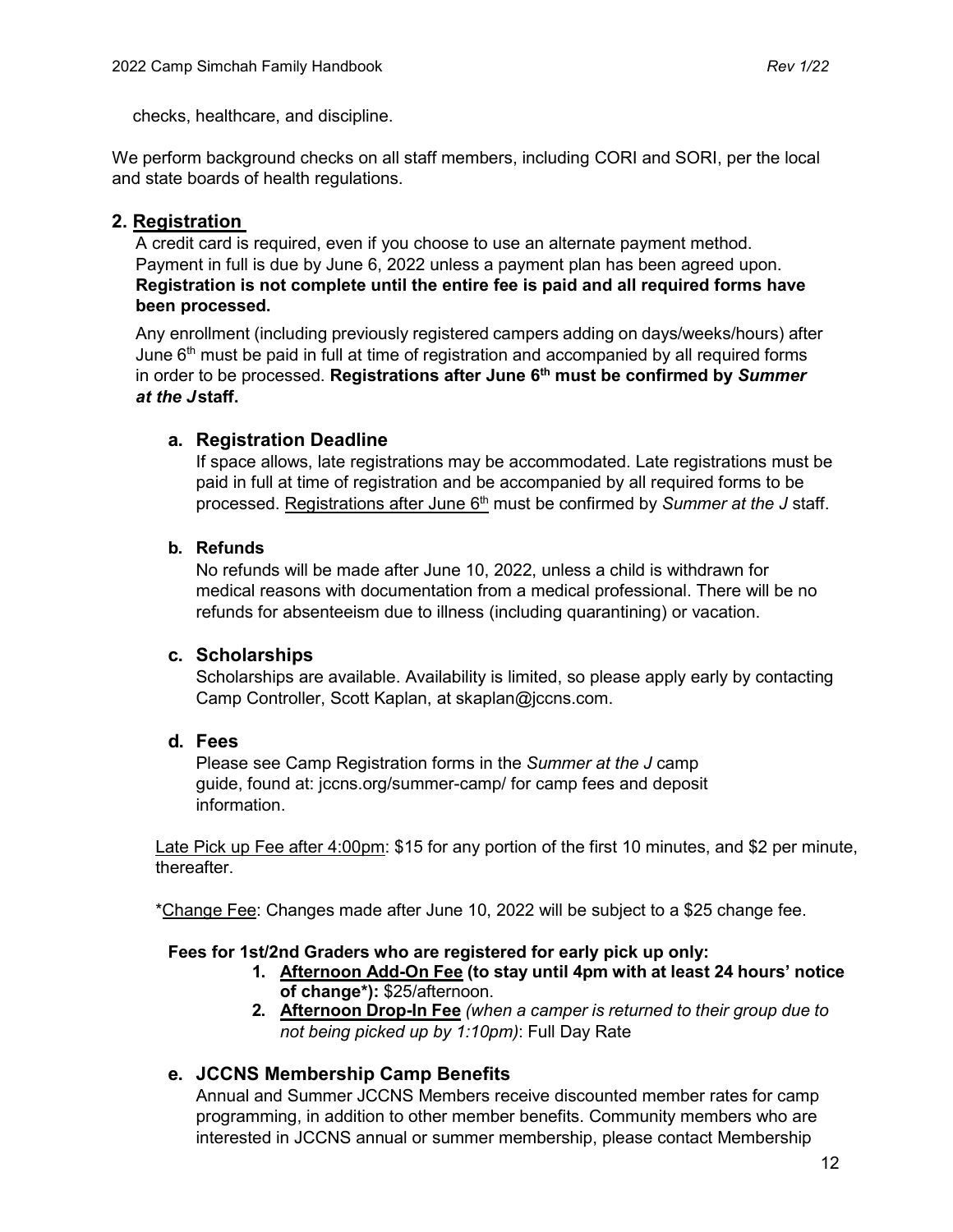Operations Director, Andrew Dalton, at [adalton@jccns.com](mailto:adalton@jccns.com) or 781.631.8330 for more information. Let him know you learned about membership from the Simchah Family Handbook!

#### **f. Discounts**

Multi-week and Early Bird discounts apply to regular camp hours only. Discounts are given consecutively. Please contact Scott Kaplan, Camp Controller, at [skaplan@jccns.com f](mailto:skaplan@jccns.com)or more information on final rates after discounts. •

#### **3.Supervision of Campers**

All campers travel with their group and counselors from one activity to the next. No camper is ever unattended.

● If anything is happening at home that may influence and/or affect your child's experience or disposition while with us at camp, please feel free to discuss it with the director. All information will be confidential. Our goal is to provide a positive experience for you and your child.

#### **H. Transportation**

Transportation from Peabody/Beverly (final location TBD) is available at the rate of \$50 per week, per child. Please register for transportation on your registration form.

Bus Drop Off: those who have registered for bus transportation will be provided with additional drop off information. Buses arrive to the JCCNS/EHS by 9:00am each camp day.

Bus Pick Up: those who have registered for bus transportation will be provided with additional pick up information. Buses depart the JCCNS/EHS at 4:00pm-4:05pm each camp day.

#### **Bus Policies**

- All Camper Forms must be *submitted and processed* prior to a camper boarding the bus to camp.
- There will be a JCCNS bus monitor, other than the driver, on the bus at alltimes.
- Campers will be released only to authorized persons or brought to the *Summer at the J*.
- There will be a first aid kit on the bus at all times.
- Campers' files, including emergency numbers, will be on the bus with themonitor.
- There will be a cell phone on the bus with the monitor.
- After registration, families will receive information to sign up for Remind 101 Bus group messages. This will allow us to communicate any delays, issues, updates via text throughout the summer.

#### **I. General Health and Safety Policies**

If a camper has a minor accident, the state requires that if blood is present, the camp nurse/health care supervisor MUST treat the camper immediately!

#### **1. Minor accidents-cuts, scrapes, bruises**

If the camper is able to walk to the camp nurse/health care supervisor, he/she/they/them may do so with a counselor. If the camper is in too much pain or unable to get up without assistance or if a neck/head injury is suspected, a counselor shall remain with the camper while another counselor sends for the camp nurse/health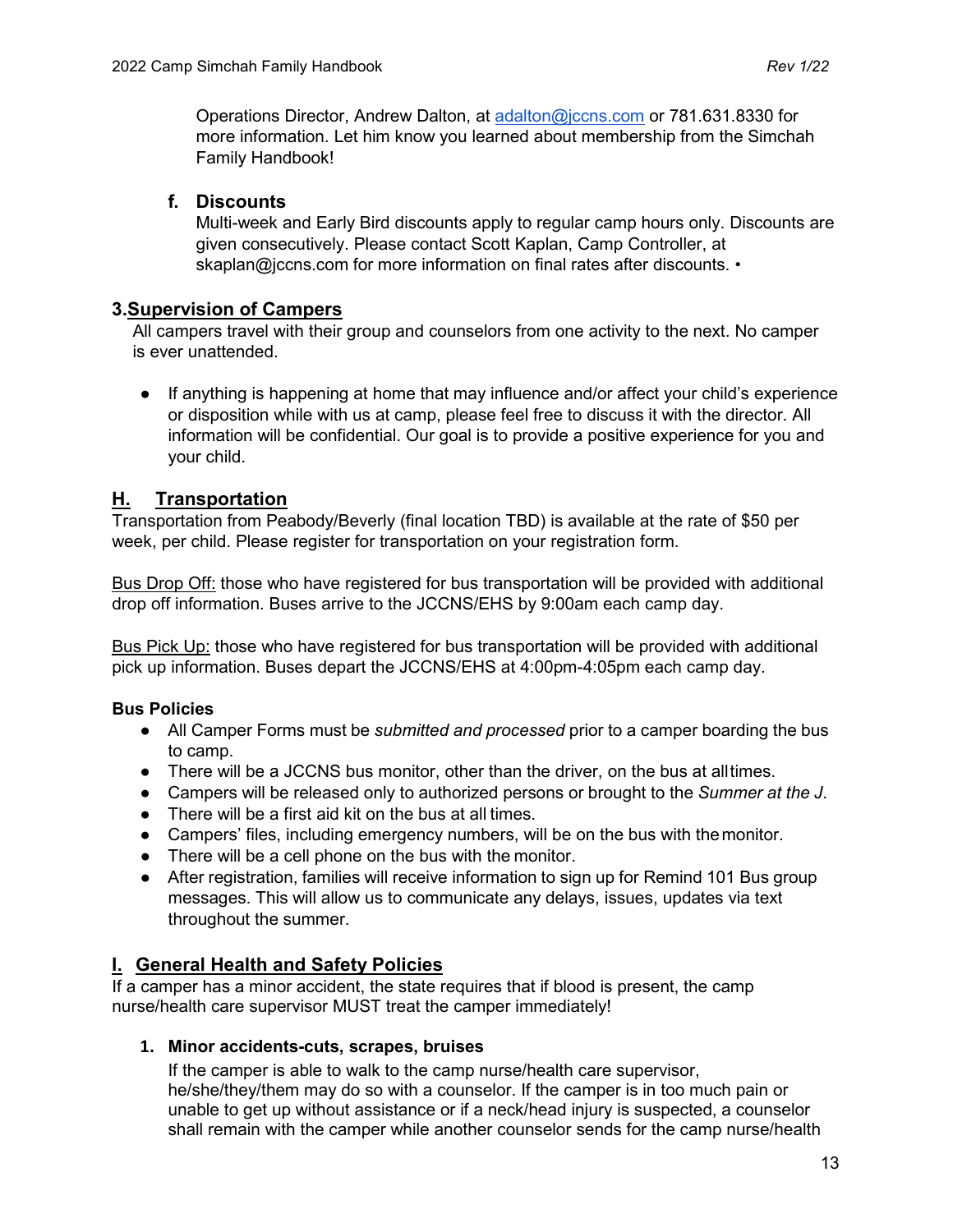care supervisor.

The camp nurse/health care supervisor will treat the camper and record the visit in the medical log book. The staff member will assist the counselor who witnessed the accident in filling out the camper injury report. Camp nurse/director will inform the family.

If the camper/staff must see a healthcare professional outside of camp, the camp nurse/director must complete the Massachusetts Injury Report and send it to the State Department of Health.

Any facial injuries require a phone call home. Parents expect to see the sweet face they sent to camp and should be told of any changes.

#### **2. Serious Accidents-Sprains, Strains, Breaks, Head/Neck Trauma:**

Observing counselors call for help. Assisting counselor assumes control of the group and directs campers away from the injured party. Camp nurse/health care supervisor(s) assess the injury and determine if immediate medical attention is required. Camp nurse/Healthcare Supervisors calls 911 and then calls the JCCNS Welcome Desk to let them know of the injury and where on campus the injured party is. The camp nurse/health care supervisor remains with the injured party until the ambulance arrives.

Counselors should have contact information for parents and calls should be made to the parent/guardian informing them of injury and where the injured party is being taken for treatment.

#### **3. Health supervision and infection control**

- a. Hand-washing: Children and staff must wash their hands or use hand sanitizer (only when hand washing station is not available) often, making sure to wash all surfaces of their hands (e.g., front and back, wrists, between fingers). Camp nurse/health care supervisor will reinforce to staff and children that they must be regularly washing their hands with soap and water for at least 20 seconds (sing Happy Birthday X2) and should wash hands and thoroughly dry them whenever the following criteria are met:
	- 1. Upon entry into/exit from program space.
	- 2. When coming into the program space from outside activities.
	- 3. Before and after eating.
	- 4. After sneezing, coughing, or nose blowing.
	- 5. After toileting (diapering when applicable).
	- 6. Before handling food.
	- 7. After touching or cleaning surfaces that may be contaminated.
	- 8. After using any shared equipment like toys, computer keyboards, mouse, climbing structures.
	- 9. After assisting children with hand washing.
	- 10. Before and after administration of medication.
	- 11. After contact with face mask or face covering.
	- 12. Before and after changes of gloves.
- b. Covering Coughs and Sneezes: Children, families, and staff should avoid touching eyes, nose, and mouth. Cover coughs or sneezes with a tissue then throw the tissue in the trash and wash your hands with soap and water or use hand sanitizer.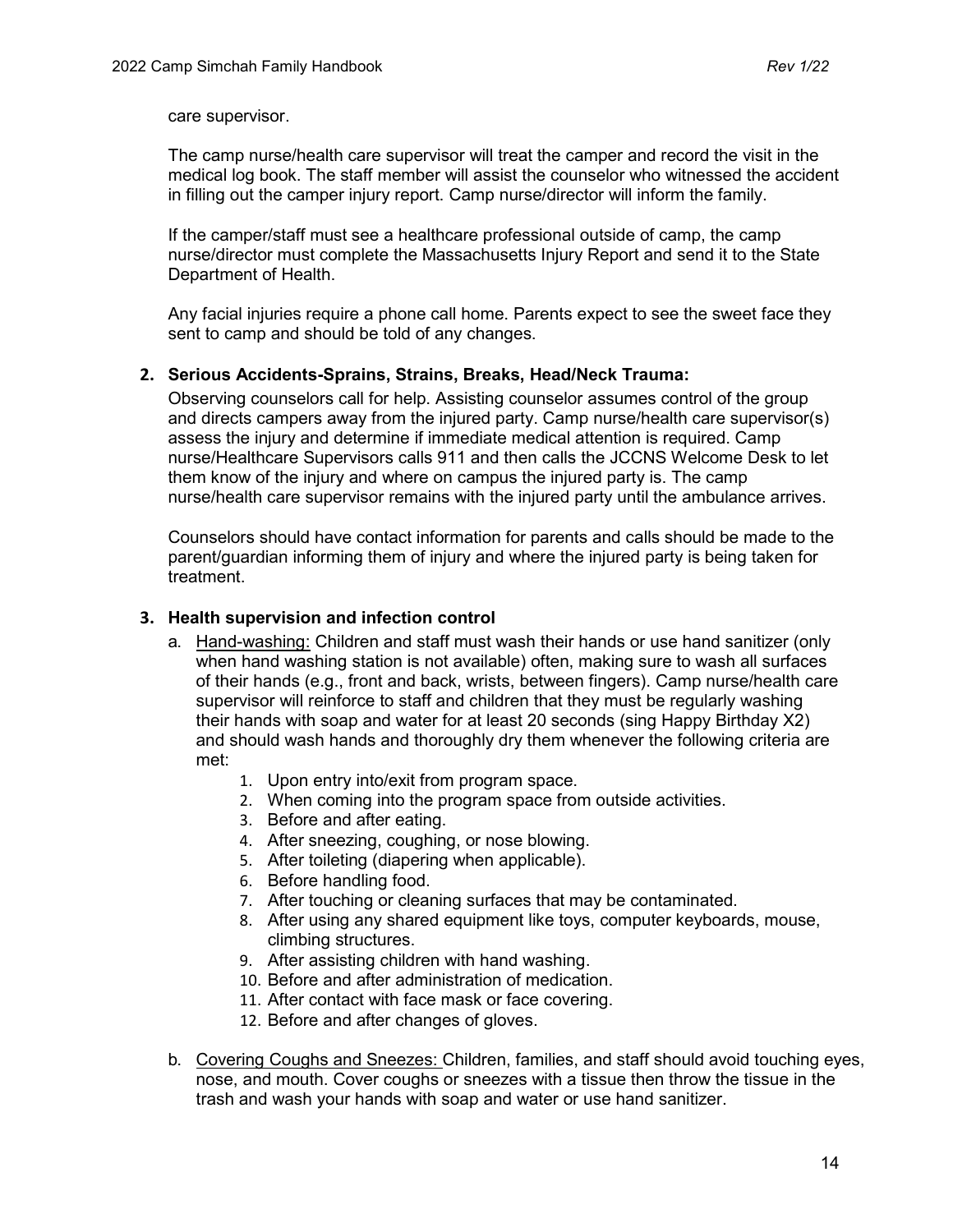#### **4. Notification of COVID19 Symptoms and/or Diagnosis:**

If a camper or staff have symptoms of COVID19 or receive a positive diagnosis, the staff/camper is required to notify the camp director. In addition, they must quarantine for 5 days and follow the most recent CDC quarantine guidelines. The camp director must contact their licensing entity (MBOH), the funding entity (JCCNS), and inform employees and families about exposure while maintaining confidentiality.

*\*It is at the discretion of the licensing entity to determine the next course of action for the program.\**

- **5. Personal Protective Equipment (PPE):** PPE and face masks and coverings.
	- a. Facemask and coverings: Face masks are required while inside a building
	- b. Gloves: Staff must wear gloves when appropriate and at all times during the following activities:
	- c. Food preparation *(no food preparation permitted in summer 2022),*
	- d. Screening and any other activities requiring close contact (including, but not limited to):
		- Applying sunscreen,
		- When administering medication or first aid/CPR, as authorized,
		- When handing *clean* supplies to others,
		- When taking *dirty* supplies from others,
		- e. When in contact with *clean* supplies that are shared with others,
		- f. When in contact with *dirty* supplies that are shared with others,
		- g. When cleaning and handling cleaning products,
		- h. When handling trash,
		- i. When handling campers' personal items,

*\*Gloves need to be changed after each use and/or any visible signs of damage, contamination, after four hours of continuous use, or when they are removed. Hands must also be washed after glove removal.\**

#### **J. List of PPE Supplies on hand for Camp Nurse and Health Care Supervisors:**

- **1.** Protective Eyewear
- **2.** Disposable Face Masks
- **3.** Gloves
- **4.** Gowns

#### **K. Record Keeping**

All health records will be kept in camper files per state regulation for a minimum of three years (105 CMR 430.145).

#### **L. Plan for handling program closings, etc.**

**1. Program Closings**: In the event of a program closing, *Summer at the J: Camp Simchah* Director will coordinate parent and community notifications.

Registered/impacted campers and staff will be notified via phone, Remind 101 text, and email. They will be provided will the following information:

- Date of closure,
- Reason for closure (in keeping with confidentiality and legal regulations),
- Anticipated or known length of closure,
- Factors determining ability to reopen (if known),
- Any information that may inform or assist campers and staff given the possible reasons and impact of the closure,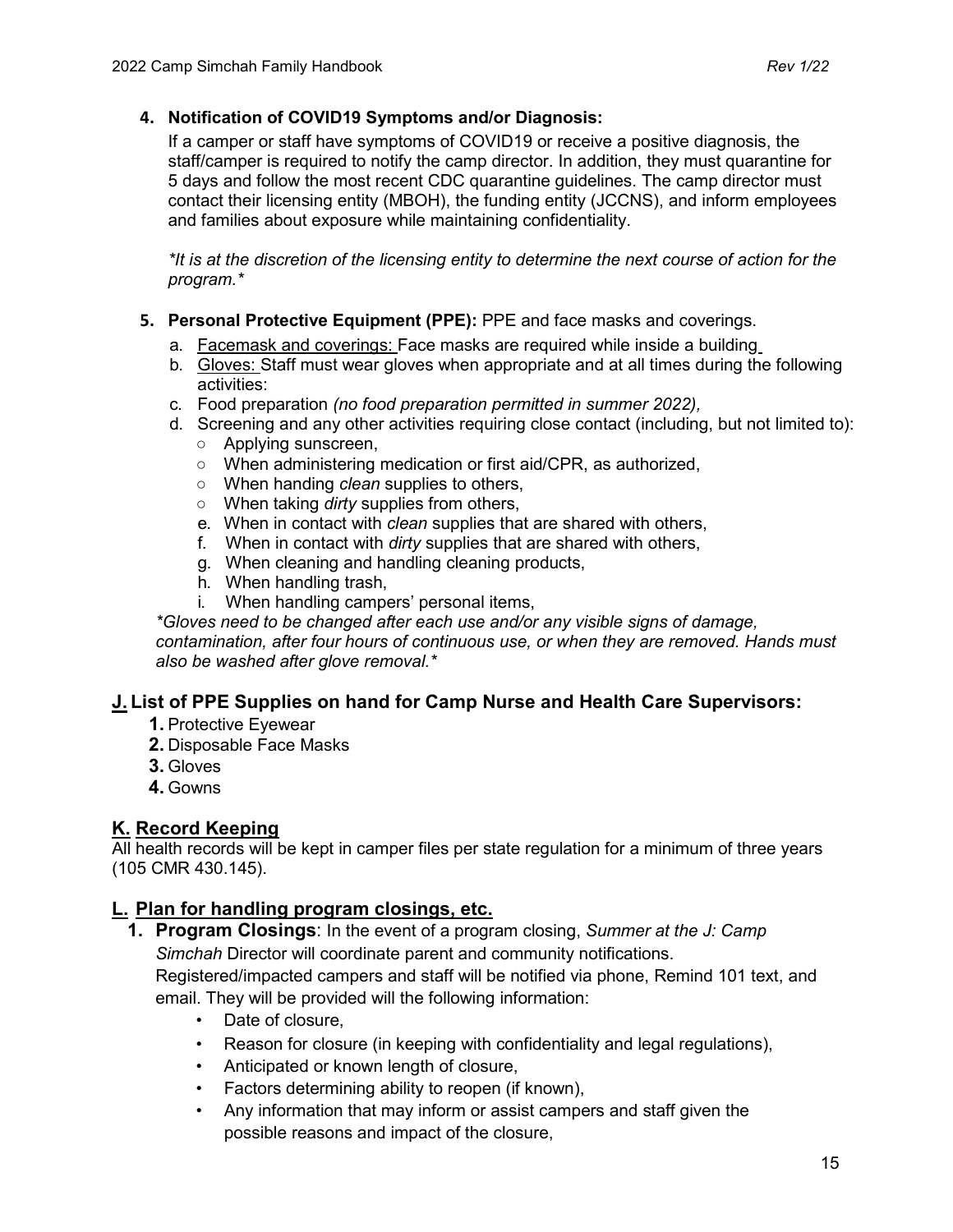- How and when to expect further information.
- **2. Staff Absences**: Due to important illness-related restrictions on mandatory absences and allowable return dates, we have provided each group with more than enough staff to meet their needs. Therefore, in the event that one or two staff members are absent, the program will remain in compliance regarding ratios.

Camp Nurse or Director will report the following absences to the MBOH:

- Camper or staff absent for unknown reasons more than one day in a row
- Camper or staff absent due to COVID19 related symptoms/diagnosis, or due to failure to pass the daily screening (immediate report)
- More than one unknown absence in the same group on the same day.
- **3. Gaps in Child Attendance**: Non-ill children may register for any number of weeks of camp they select. At times, this results in non-illness-related gaps in attendance between sessions. To limit contamination, during this gap:
	- **a.** Campers' personal items, including individual camp supplies, will be taken home during the gap in attendance and guardians are asked to return necessary items with their camper when they return to camp.
	- **b.** Campers will be assigned to the same counselor within the camp session but is subject to change week to week.
	- **c.** Guardians are asked to ensure proper cleaning of personal effects, including personal camp supplies, clothing, coolers, etc. before the camper returns for their next session.

#### **M. TRAFFIC CONTROL PLAN (arrival and dismissal procedures)**

- **1. Camper Drop Off/Check-In**
	- **a.** Times**: 8:00am-8:45am (Early Drop Off – Preregistered ONLY)**
		- Campers will be walked up to the J Adventure (Ocean Room) and checked in **8:45am-9am**, Monday-Friday.
		- Unless you have made other arrangements with the Simchah Camp Director, checkin must occur between **8:45am-9:00am**. *Camp Simchah* is not responsible for your camper before that time.
	- **b.** Traffic Flow:
		- **Arrival**: Cars drive up Community Rd, turn left into the parking lot at the top of the hill, and stop at the 4 Orange Cones marking the check-in point.
		- **Departure**: Cars will drive through the parking lot in the same direction, exiting right down the Community Rd hill after the upper playground. *\*\****Kinder campers may not be dropped off at Simchah and must follow Kindercamp procedures\*\***
- **2. Camper Dismissal**
	- **a.** Times**:**

• **Standard Pick up - Staggered between 3:30pm-4:00pm**, Monday-Friday. *\*\*Regularly arriving after 4:00pm may result in dismissal of your child from camp and fees may be incurred in line with our Family Handbook 2022 policies\*\**

• **Kindercamp** *siblings who register for 1:00pm pick up will be at the rock by the outdoor pool.*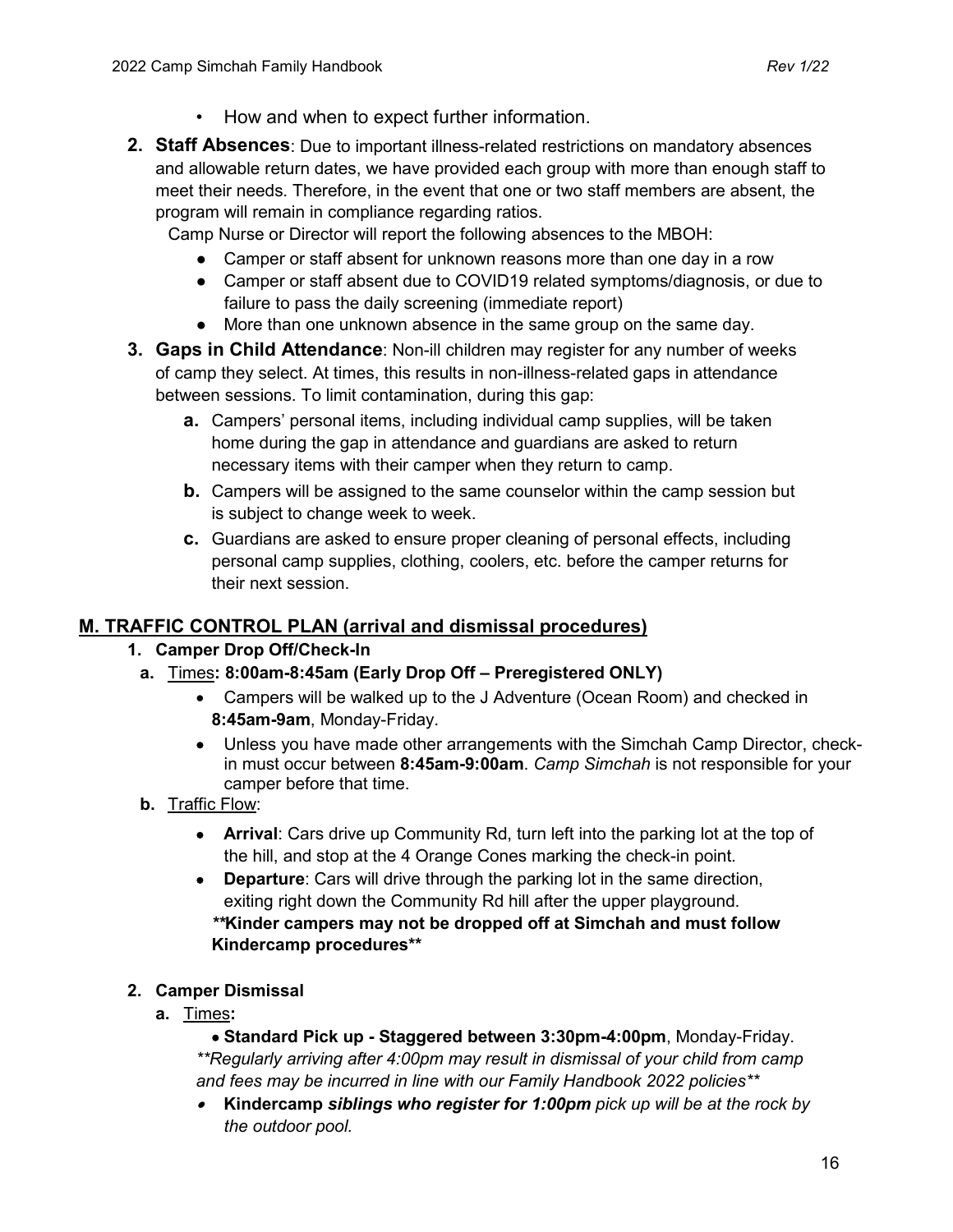- **b.** Traffic Flow:
	- **Dismissal**: Cars drive up Community Rd, turn left into the parking lot at the top of the hill, Guardians will tell camp staff the name(s) of the camper(s) they are picking up.
	- Campers will be with their groups in assigned, nearby locations.
	- Staff at the circle will walkie for each camper, as guardians arrive.
	- Campers will remain supervised as they walk from their group location to the car for dismissal.

#### **N. Sunscreen Policy**

Campers and Staff must arrive at camp having already applied sunscreen. Campers and staff must arrive at camp in possession of their own sunscreen (campers and staff may not share containers of sunscreen unless they are in the same family).

- a. Reapplication: Campers and staff will reapply sunscreen to all exposed areas of skin after swimming and at least every 2 hours throughout the camp day.
- b. Preventing Excessive Exposure: To prevent excessive exposure to the sun, we suggest that campers and staff do the following:
	- Apply sunscreen before arriving at camp,
	- Check the contents of sunscreen each morning before camp to ensure there is plenty for use throughout the day. Replenish sunscreen, as needed.
	- Wear hats with brims,
	- Wear short or long-sleeved tops instead of tank tops,
	- Wear sun/rash guards in the pool,
	- Use sunscreen of at least SPF 25 on face, neck, ears, and other exposed areas,
	- And try to use natural shade when possible.
- c. Permission Form: We require all guardians to complete a sunscreen permission form, allowing campers to apply themselves (or counselors to assist the camper in applying) sunscreen throughout the day. This form specifies whether campers can only use certain brands or any brand.
- d. PPE: If/when staff assist campers with sunscreen, staff will wear PPE (face mask and gloves) when in contact with a camper's sunscreen container or other personal items, sunscreen, and/or camper.

#### **O. Ticks & Tick Checks**

Camp staff should become familiar with the most common human-biting ticks in your area, the habitats where each type is found at camp, and when each type is active. Activities with campers should be planned, as much as possible, to reduce tick encounters. Staff should encourage tick checks after being outdoors.

Check for ticks after being outdoors. Conduct a full body check upon return from potentially tickinfested areas. Use a hand-held or full-length mirror to view all parts of the body. Check these parts of your body and the camper's body for ticks:

• Under the arms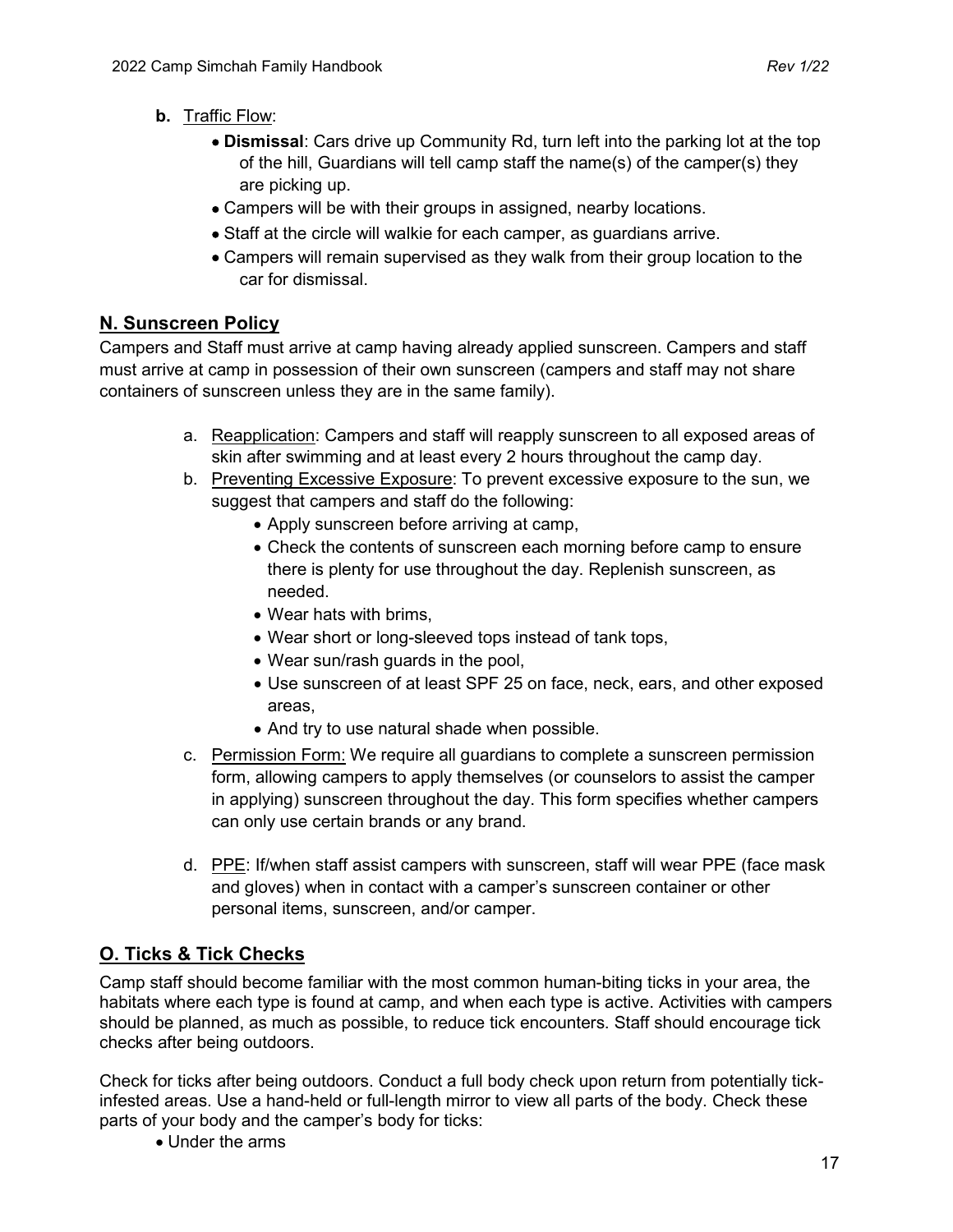- In and around the ears
- Inside the belly button
- Back of the knees
- In and around the hair
- Between the legs
- Around the waist

If a tick is found on skin or clothing but has not yet attached, it can be brushed off by the participant. Staff will assist when necessary. If a tick is found attached to skin, there's no need to panic. The camp nurse will be informed, and will either assist in removing the tick or inform the parent and have them take the child to a health care provider to remove the tick. In all instances an attached tick will be reported to the child's guardian. Never attempt to remove the tick on your own or from someone else.

#### **P. Cleaning Plan**

- **1. To limit contact and contamination for items used at camp**:
	- a. Certain, commonly used items will be assigned to each camper or staff for the duration of one session. Examples: pens, pencils, Items that cannot be easily cleaned (like crayons) will be clearly labeled with camper/staff name, used only by that camper/staff, stored with that camper's/staff's items away from others, and will be given to the camper at the end of their camp program (the last day of the last session for which they are enrolled).
	- b. Personal Items: we encourage and inform families about the daily cleaning of all items that come home from camp, especially before they return to camp (see marketing materials for additional information). Items to include, but are not limited to: water bottles, backpacks, towels, clothing, swimwear, etc. Items brought in campers' or staff bags are stored separately from one another; therefore, midprogram cleaning is not required.
	- c. Shared items within the group: camp has certain items (stapler, tape dispenser, etc.) that will be shared by campers within the same group. After each use, campers/staff place shared items in the *dirty* container to be cleaned before the use by another person. Staff will clean items from *dirty* containers (following all other health and safety protocols) and will place cleaned items in the *clean* container for use by another person. This will continue throughout the camp day. At the end of the camp day, all shared items will be cleaned and returned to their storage location (including the *dirty* and *clean* containers)
	- d. Specialists' Items used by multiple groups:
		- *1. Where possible, camp has secured enough supplies so that within a given activity, each camper has use of their own items.* Examples include, but are not limited to: croquet mallets, scoop ball scoops, magnifying glasses, etc. After each use, campers/staff will place items in *dirty* containers. Staff will clean items and place them in a clean container for use by another group, or will return items to their storage locations.
		- *2. For shared items within the same activity that will be used by multiple campers*  (who are in the same group) during the same activity period, the same protocol used above for Shared Items within the Group will be followed.
		- *3. For items used only by one individual* (examples include, but are not limited to: beads, string, etc.): staff will wear gloves when distributing and items will not be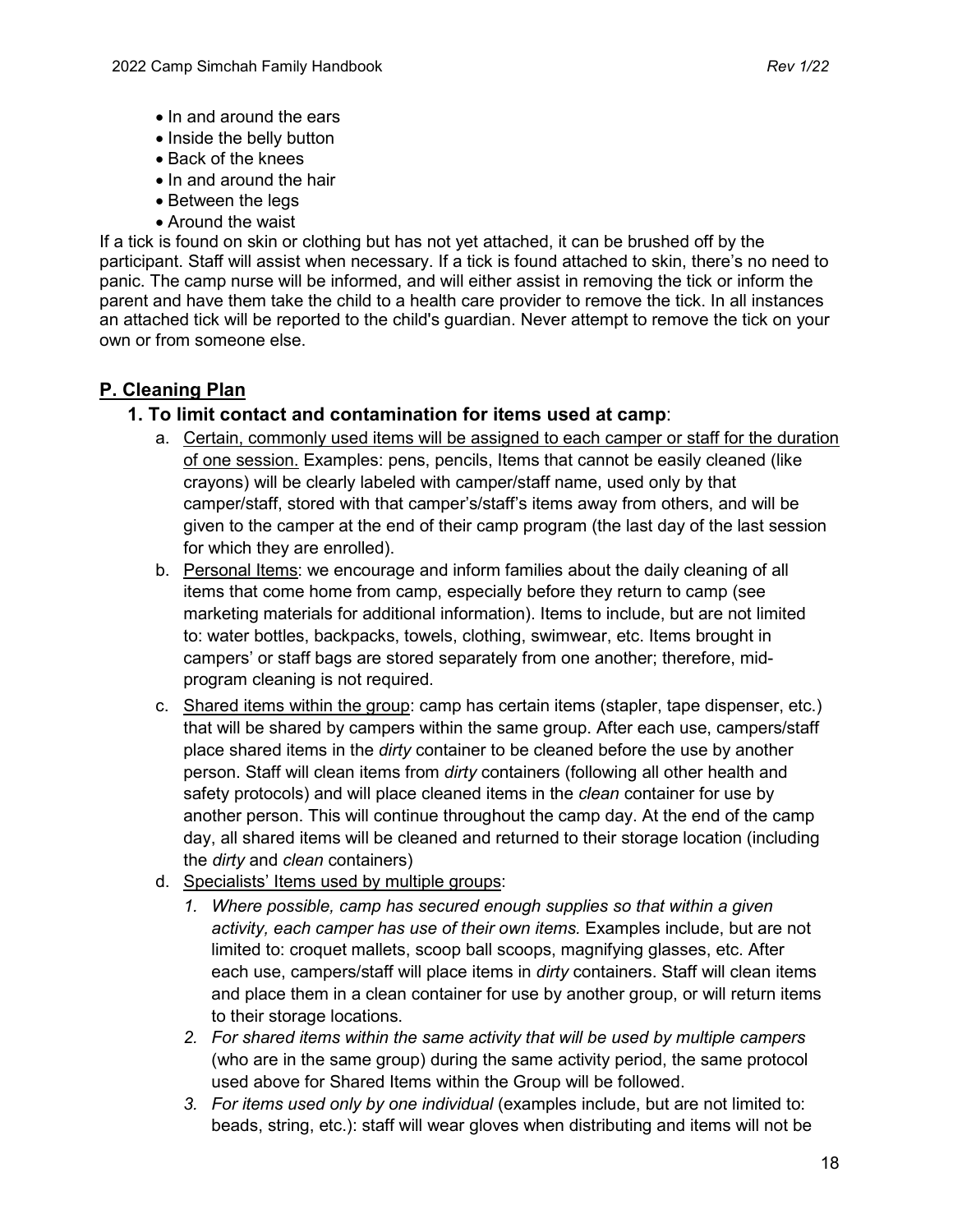returned for general use - they will be kept by individual campers. **2. Door handles:** Use and Cleaning: staff will limit camper contact with door knobs by opening doors for campers, when possible. Campers and staff will use hand sanitizer or wash hands with soap and water after touching a door knob. Door knobs will also be cleaned and disinfected hourly by camp leadership staff. *See: Door Cleaning Schedule form.*

**3. Bathrooms:** bathrooms will be cleaned by staff after each use in accordance with Minimum Requirements for Health and Safety. They will be disinfected daily after last program use.

**4. Furniture**: any furniture in use during the camp day will be cleaned between each group. Furniture will be sanitized daily after last program use.

**5. Office Equipment:** will be cleaned after each use, if shared. Otherwise, cleaned daily after last program use.

#### Inventory of Essential Cleaning Supplies

Cleaning supplies have been obtained and will be maintained for camp programs by JCCNS Facilities and Grounds Director and are stored in the JCCNS building. Camp Director will coordinate resupply from JCCNS stock, as needed. In the event that JCCNS supply is being depleted, reorders will be placed based on usage patterns.

#### **Q. Emergency Procedures:**

- 1. Emergency Procedures in Case of Fire
	- a. Camp staff use walkies to announce "Fire Drill at [state location]" and call 911 from a cell phone.
	- b. Evacuate the area in a calm and organized manner.
	- c. Once group has reached a safe location (or if group is already in safe location),
		- i. Camp Staff take verbal roll calls from campers.
			- Ask if anyone present was not called and write down their name.
		- ii. Camp Staff notify camp director via walkie of counselor/group name, location, and group status (anyone on roster missing? Anyone extra, if so who and from which group?)
		- iii. Lead Staff Person will respond via walkie and will note group locations.
	- d. The Lead Staff Person will give further instructions to camp staff via walkie.
	- e. **When each camper is accounted for**, groups will be instructed to go to these locations:
		- i. If leaving the outdoor pool, go to a lower field group location.
		- ii. If leaving EHS, go to a lower field group location.
		- iii. If leaving Temple Sinai, go to a lower field group location.
		- iv. If in an outdoor camp area, go to a lower field group location.
	- f. Sit quietly with your group in your assigned group location (masks and social distancing measures in place, as instructed).
	- g. Take another verbal roll call once seated.
	- h. If missing campers OR if you have extra campers, hold up a red card.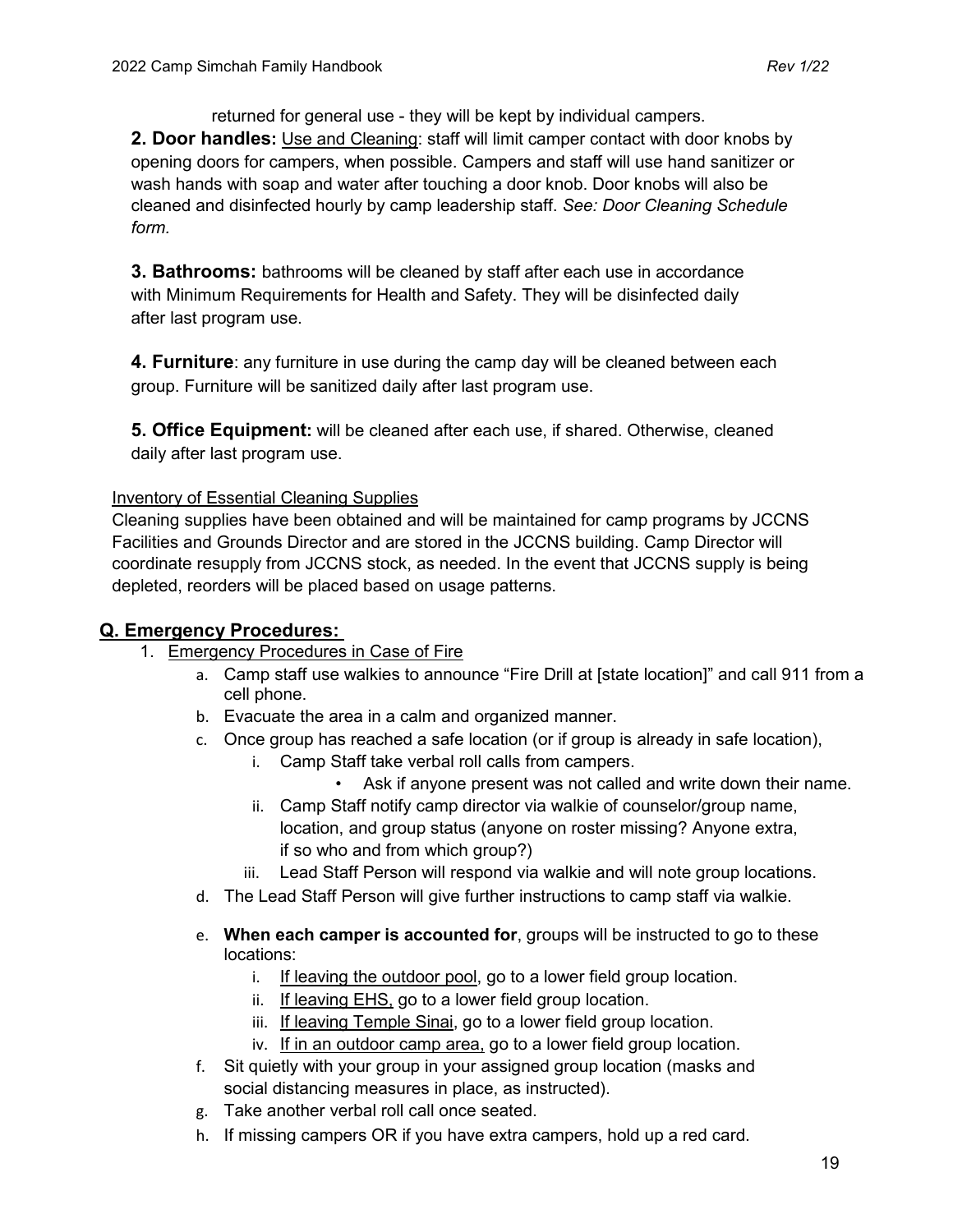- i. The Lead Staff Person will come over to get the name(s) of missing/extra camper(s) and will communicate to find camper(s) or group(s), as needed.
- i. If all of your campers are accounted for, with no extras, hold up green cards.
	- i. This will communicate to the lead staff person that your group is accounted for.
- j. Keep the group calm until further instruction or *all-clear* is given by the Lead Staff Person.
- 2. Emergency Procedures in Case of Disaster: If a situation arises that require the evacuation of camp, the following steps will be taken:
	- a. Groups will be notified via walkie and/or cell phone to follow evacuation procedures.
	- b. A camp or JCCNS staff member will alert 911 and explain the disaster to dispatch.
	- c. At the same time, all staff and campers will move along the rail trail to Temple Emanuel.
		- i. If the Rail Trail is compromised, staff and campers will move via sidewalks and roadways toward Temple Emanuel.
	- d. In the event that Temple Emanuel has been compromised, camp leadership will notify staff via walkie or cell phone or meeting location.
	- e. If needed, camp staff will begin calling parents to pick up children at designated locations (TBD by status of disaster). Staff will remain with campers, until all campers have been dismissed to parents and/or emergency personnel has cleared them for return to campus.
	- f. If needed, campers and staff may be evacuated in person vehicles with written permission from guardians on camper forms.

In all scenarios, camp supervisors will take with them all staff and camper files, attendance records, and a cell phone and walkie.

Each counselor will maintain accurate rosters and communicate attendance via walkie of cell phone to leadership staff upon request.

#### **R. CONTINGENCY PLANS**

#### **1. Unregistered Camper**

If an adult attempt to drop off a camper who is not registered for camp, the child cannot stay and must leave with their adult.

No parent is to leave a child at camp until they are checked out and admitted to camp.

#### **2. Camper Absence**

If a camper is registered for camp, but does not arrive…

- Camper will be marked as absent on attendance rosters,
- Camp Leadership will check messages (camp cell, email, Remind) once we realize the camper is missing.
- If there is no absence notification, then Leadership Staff call guardians to notify them of the absence.

#### **3. Camper Missing at Pick Up**

If a guardian comes to pick up a child and child is not at the appropriate location: